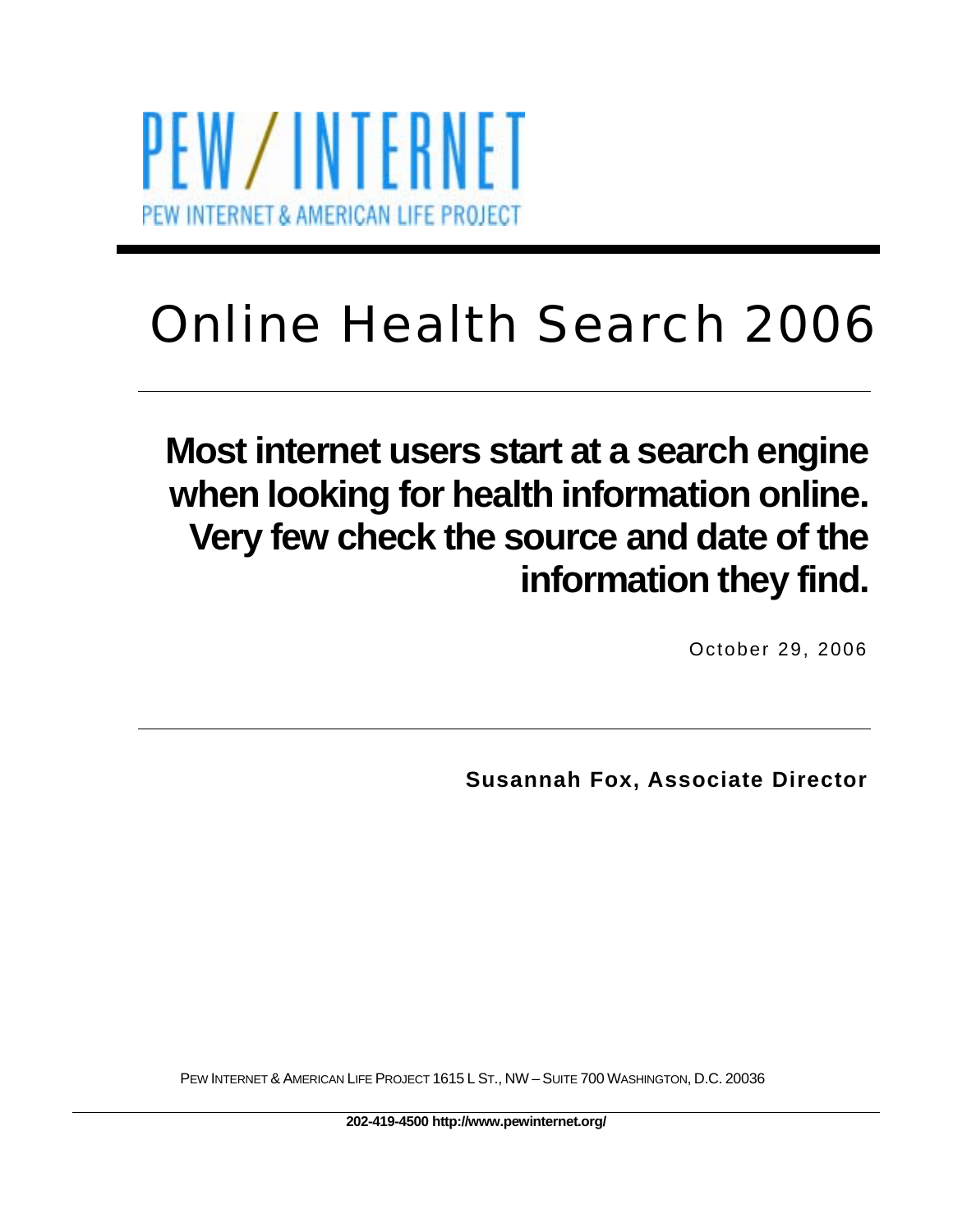### **Eight in ten internet users go online for health information.**

Eighty percent of American internet users, or some 113 million adults, have searched for information on at least one of seventeen health topics. The percentage of internet users who search for health information has been stable over the past four years, even as the internet population has grown and broadband connections at home have become the norm. As in 2002 and 2004, certain groups of internet users in 2006 are the most likely to have sought health information online: women, internet users younger than 65, college graduates, those with more online experience, and those with broadband access at home.

| <b>Health Topics Searched Online</b>                  |                                                               |                |      |  |  |
|-------------------------------------------------------|---------------------------------------------------------------|----------------|------|--|--|
| <b>Health Topic</b>                                   | <b>Internet Users Who Have</b><br>Searched for Info on It (%) |                |      |  |  |
|                                                       | 2002                                                          | 2004           | 2006 |  |  |
| Specific disease or medical problem                   | 63%                                                           | 66%            | 64%  |  |  |
| Certain medical treatment or procedure                | 47                                                            | 51             | 51   |  |  |
| Diet, nutrition, vitamins, or nutritional supplements | 44                                                            | 51             | 49   |  |  |
| <b>Exercise or fitness</b>                            | 36                                                            | 42             | 44   |  |  |
| Prescription or over-the-counter drugs                | 34                                                            | 40             | 37   |  |  |
| A particular doctor or hospital                       | 21                                                            | 28             | 29   |  |  |
| Health insurance                                      | 25                                                            | 31             | 28   |  |  |
| Alternative treatments or medicines                   | 28                                                            | 30             | 27   |  |  |
| Depression, anxiety, stress, or mental health issues  | 21                                                            | 23             | 22   |  |  |
| Environmental health hazards                          | 17                                                            | 18             | 22   |  |  |
| Experimental treatments or medicines                  | 18                                                            | 23             | 18   |  |  |
| Immunizations or vaccinations                         | 13                                                            | 16             | 16   |  |  |
| Dental health information                             | $\star$                                                       | $\star$        | 15   |  |  |
| Medicare or Medicaid                                  | 9                                                             | 11             | 13   |  |  |
| Sexual health information                             | 10                                                            | 11             | 11   |  |  |
| How to quit smoking                                   | 6                                                             | $\overline{7}$ | 9    |  |  |
| Problems with drugs or alcohol                        | 8                                                             | 8              | 8    |  |  |

\* The question was not asked in the 2002 and 2004 Surveys.

Source: Pew Internet & American Life Project December 2002 Survey (N=1,220); November 2004 Survey (N=537); August 2006 Survey (N=1,990).

This Pew Internet & American Life Project report is based on the findings of a daily tracking survey on Americans' use of the internet. All numerical data was gathered through telephone interviews conducted by Princeton Survey Research Associates between August 1-31, 2006, among a sample of 2,928 adults, aged 18 and older. For results based on the total sample, one can say with 95% confidence that the error attributable to sampling and other random effects is  $+/2\%$ . For results based on internet users (n=1,990), the margin of sampling error is +/- 3%.

> Pew Internet & American Life Project, 1615 L St., NW, Suite 700, Washington, DC 20036 202-419-4500 http://www.pewinternet.org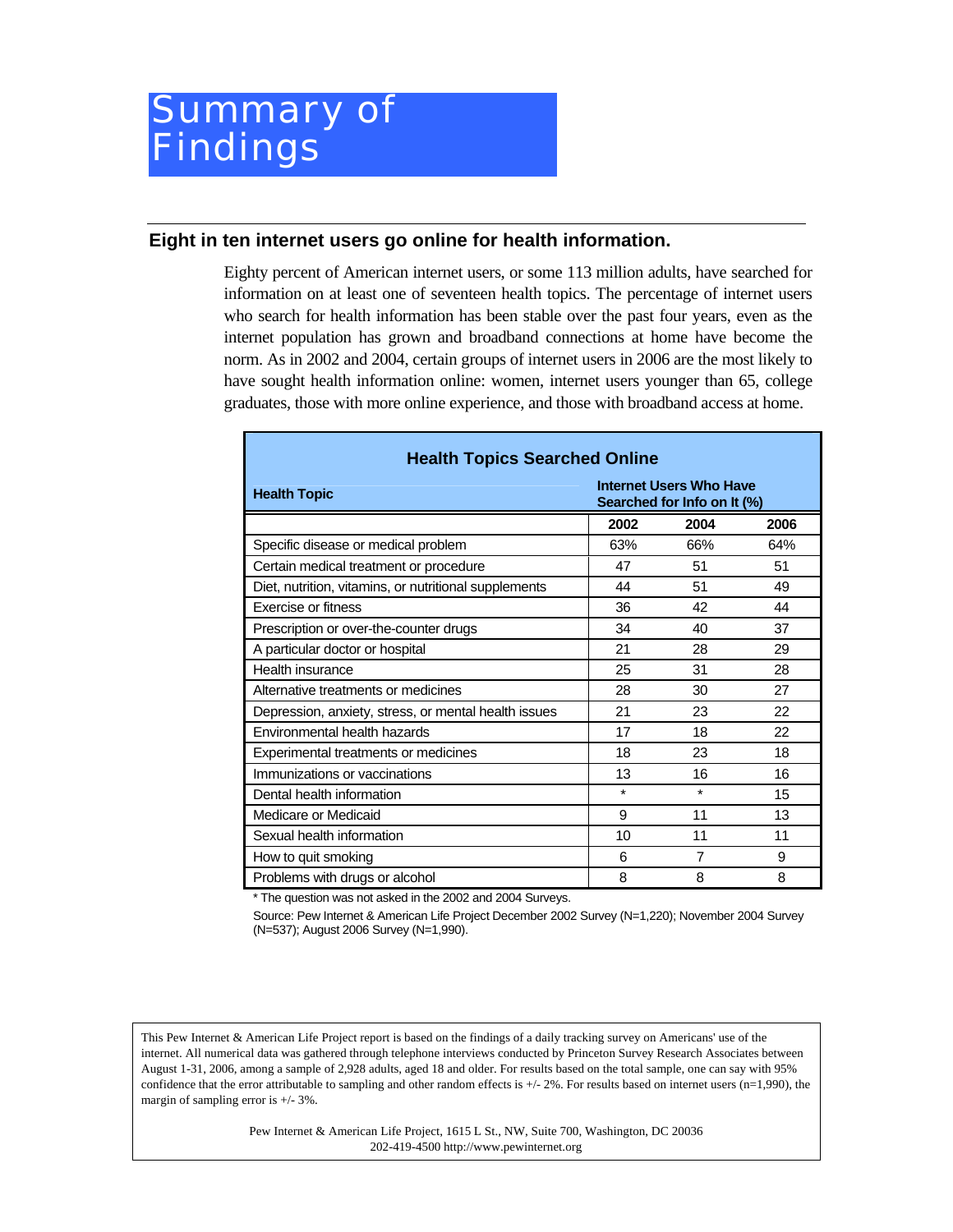### **Eight million American adults look online for health information on a typical day.**

Seven percent of health seekers, or about 8 million American adults, searched for information on at least one health topic on a typical day in August 2006. This places health searches at about the same level of popularity on a typical day as paying bills online, reading blogs, or using the internet to look up a phone number or address.

### **The typical health information session starts at a search engine, includes multiple sites, and is undertaken on behalf of someone other than the person doing the search.**

In order to capture a portrait of a typical health search, we asked respondents to think about the last time they went online for health or medical information. We found that:

- ! 66% of health seekers began their last online health inquiry at a search engine; 27% began at a health-related website.
- **1** 72% of health seekers visited two or more sites during their last health information session.
- ! 48% of health seekers say their quest for information was undertaken on behalf of someone else, not themselves. An additional 8% of health seekers say the search was on behalf of someone else *and* to answer their own health questions. Thirty-six percent of health seekers say their last search was in relation to their own health or medical situation.
- ! 53% of health seekers report that most recent health information session had some kind of impact on how they take care of themselves or care for someone else: 42% described it as a minor impact and 11% described it as a major impact.
- **I** The impact was most deeply felt by internet users who had received a serious diagnosis or experienced a health crisis in the past year, either their own or that of someone close to them. Fourteen percent of these hard-hit health seekers say their last search had a major impact, compared with 7% of health seekers who had not received a diagnosis or dealt with a health crisis in the past year.

Among the internet users who say their last search had any kind of impact:

- **1** 58% say the information they found in their last search affected a decision about how to treat an illness or condition.
- **If** 55% say the information changed their overall approach to maintaining their health or the health of someone they help take care of.
- **1** 54% say the information led them to ask a doctor new questions or to get a second opinion from another doctor.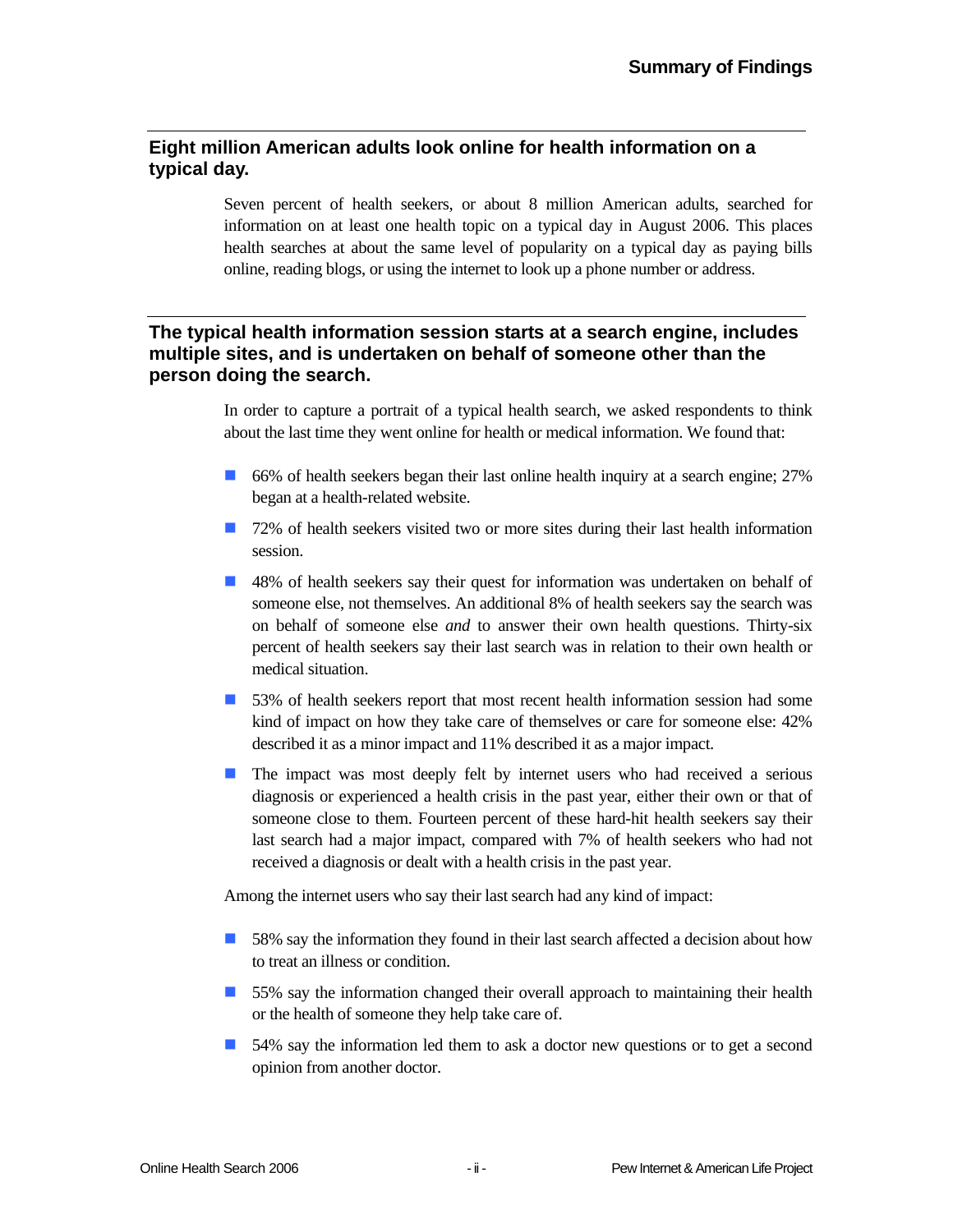- ! 44% say the information changed the way they think about diet, exercise, or stress management.
- **1** 39% say the information changed the way they cope with a chronic condition or manage pain.
- 35% say the information affected a decision about whether to see a doctor.

### **Most health seekers are pleased about what they find online, but some are frustrated or confused.**

We gave respondents eight different ways – four positive and four negative – to describe how they felt during their last search for health information online. People were much more inclined to identify with the positive descriptions.

- ! 74% of health seekers say they felt **reassured** that they could make appropriate health care decisions.
- **1** 56% say they felt **confident** to raise new questions or concerns about a health issue with their doctor.
- ! 56% say they felt **relieved** or **comforted** by the information they found online.
- **If** 51% say they felt **eager to share** their new health or medical knowledge with others.

On the other hand:

- 25% say they felt **overwhelmed** by the amount of information they found online.
- **22%** say they felt **frustrated** by a lack of information or an inability to find what they were looking for online.
- **18%** say they felt **confused** by the information they found online.
- **10%** say they felt **frightened** by the serious or graphic nature of the information they found online.

### **Three-quarters of health seekers do not consistently check the source and date of the health information they find online.**

Just 15% of health seekers say they "always" check the source and date of the health information they find online, while another 10% say they do so "most of the time." Fully three-quarters of health seekers say they check the source and date "only sometimes," "hardly ever," or "never," which translates to about 85 million Americans gathering health advice online without consistently examining the quality indicators of the information they find.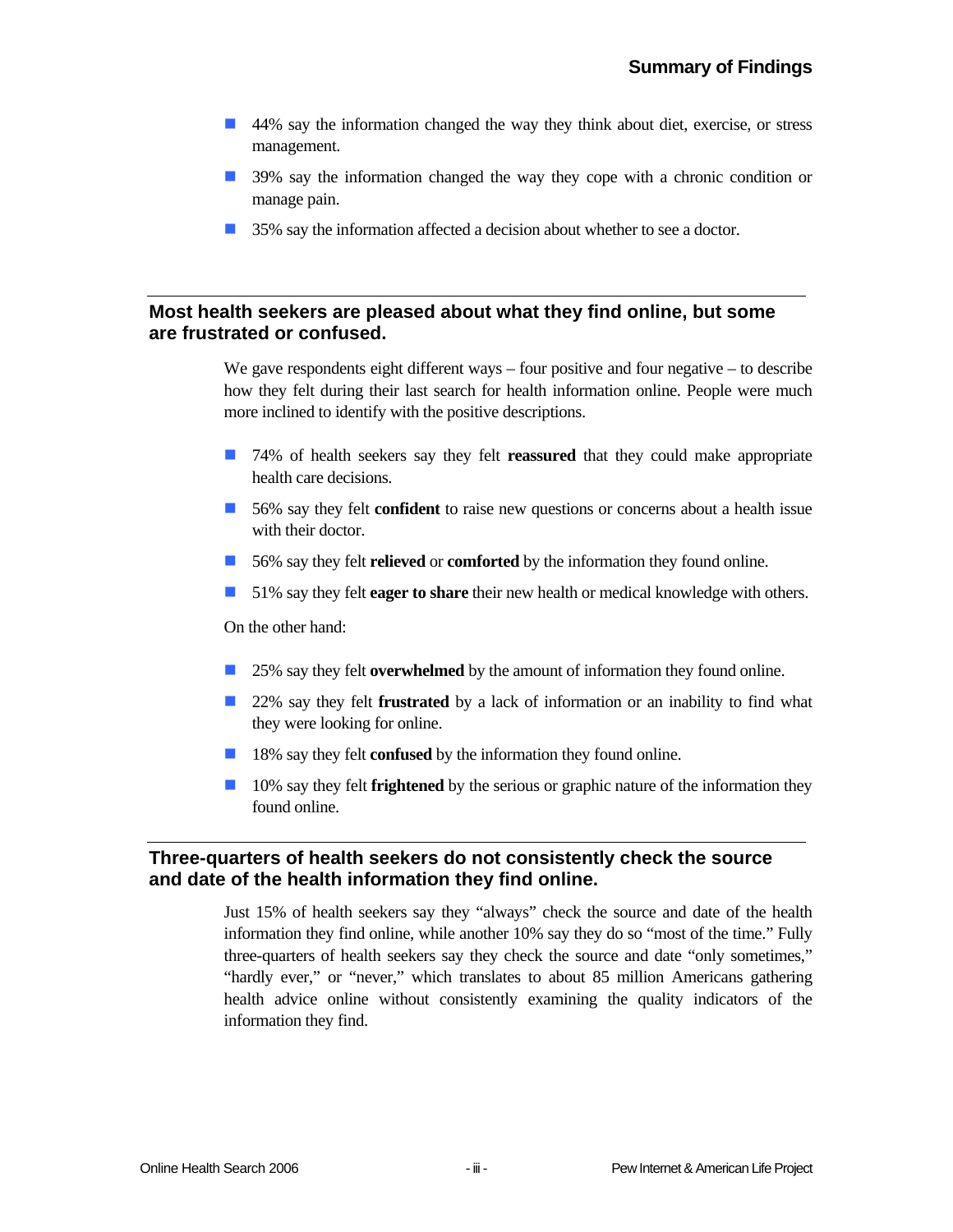These 2006 findings compare with the one-quarter of health seekers who said they always checked the source and date, one-quarter who did so most of the time, and the 50% of health seekers who said they rarely or never checked these two quality indicators in our survey in 2001. One possible reason for this diminished diligence in checking sources and dates might lie with health websites themselves: A recent study commissioned by the U.S. Department of Health and Human Services finds that just 4% of "frequently visited" health websites disclosed the source of the information on their pages and 2% disclosed how the content is updated.<sup>1</sup>

### **Successful health information searches may bolster health seekers' confidence.**

Few health seekers report bad outcomes and many report positive effects of their online health queries. Three percent of health seekers, or about 3 million adults, say they or someone they know has been seriously harmed by following the advice or information they found online. Fully 31% of health seekers, or about 35 million adults, say they or someone they know has been significantly helped by following medical advice or health information found on the internet.

### **Online Health Search 2006: Summary of Findings at a Glance**

Eight in ten internet users go online for health information.

Eight million American adults look online for health information on a typical day.

The typical search for health information online starts at a search engine, includes multiple sites, and is undertaken on behalf of someone other than the person doing the search.

Most health seekers are pleased about what they find online, but some are frustrated or confused. Three-quarters of health seekers do not consistently check the source and date of the health

information they find online.

Successful health information searches may bolster health seekers' confidence.

Source: Fox, Susannah. *Online Health Search 2006.* Washington, DC: Pew Internet & American Life Project, October 29, 2006.

l

<sup>&</sup>lt;sup>1</sup> CDC Wonder Data 2010. Healthy People 2010 Health Communication Focus Area 11, Objective 11-4.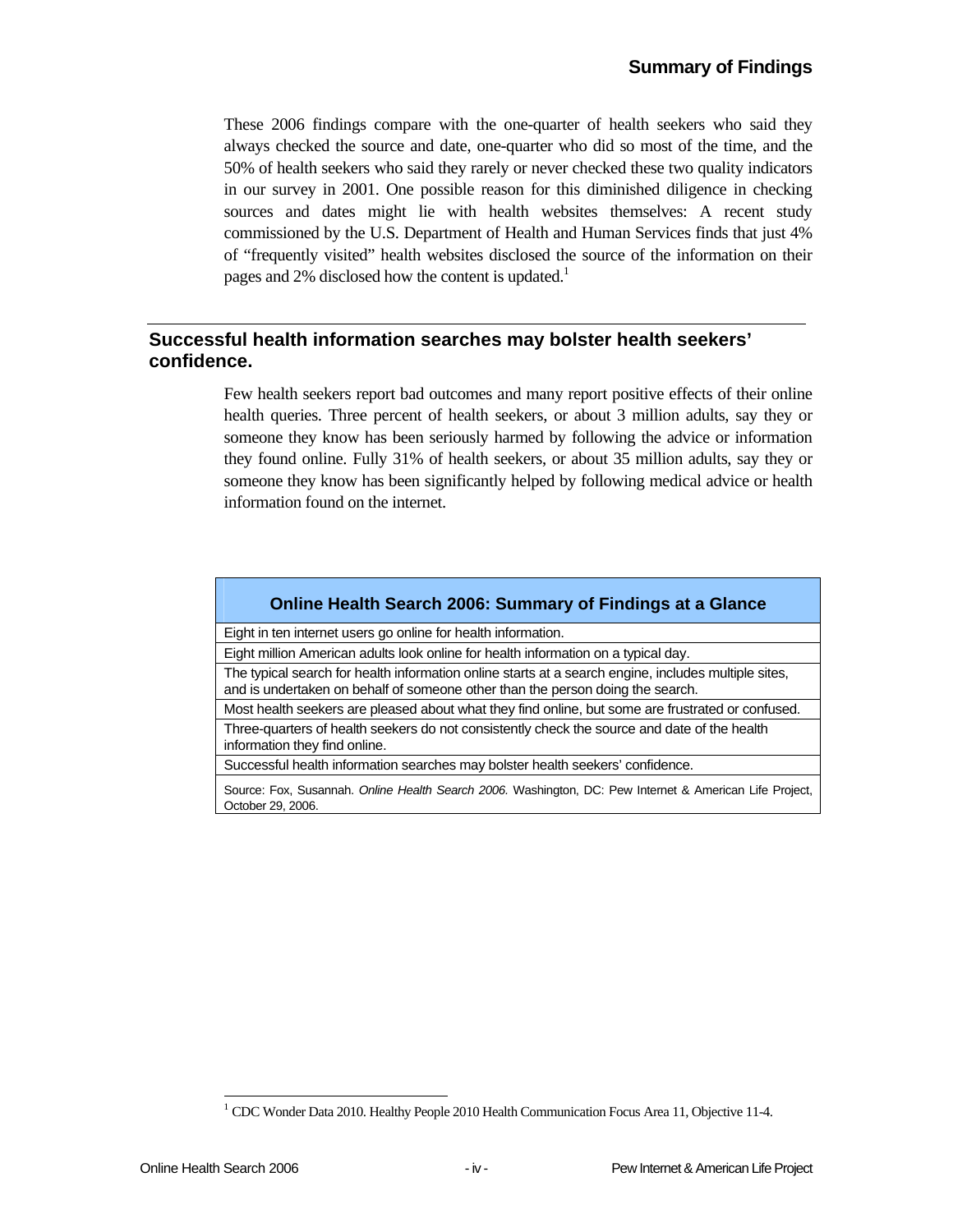

### **Summary of Findings**

**Acknowledgements** 

**Part 1. 113 Million Internet Users Seek Health Information Online** 

**Part 2. A Typical Search for Health Information** 

**Part 3. Eroding Attention to the Details of Information Quality** 

**Methodology**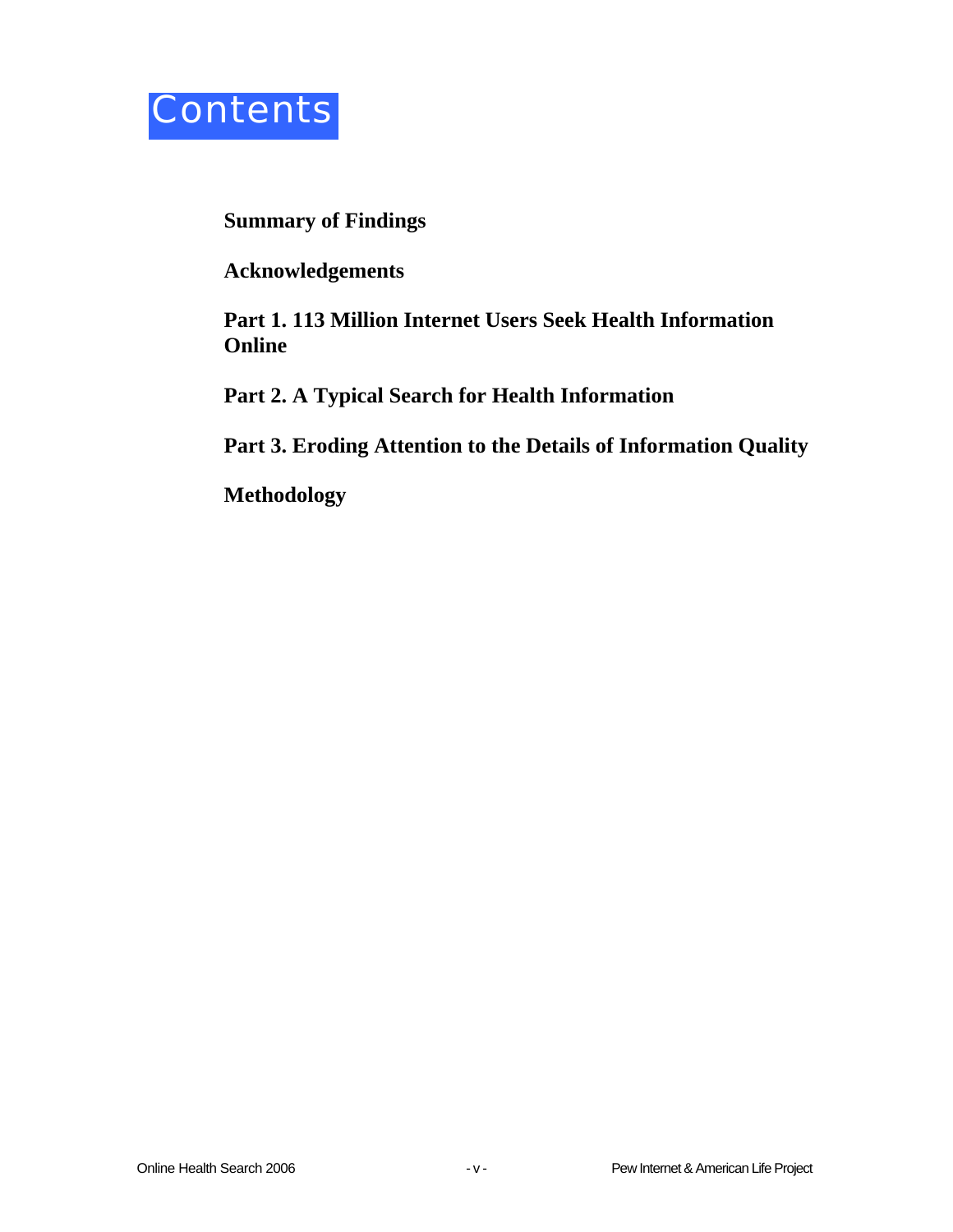## Acknowledgements

I wish to thank Xingpu Yuan, a research intern, for her help with fact-checking and data analysis.

About the Pew Internet & American Life Project: The Pew Internet Project is a nonprofit initiative of the Pew Research Center and is funded by The Pew Charitable Trusts to examine the social impact of the internet. The project is non-partisan and does not advocate policy outcomes. The project's website: www.pewinternet.org

About Princeton Survey Research Associates: PSRA conducted the survey that is covered in this report. It is an independent research company specializing in social and policy work. The firm designs, conducts, and analyzes surveys worldwide. Its expertise also includes qualitative research and content analysis. With offices in Princeton, New Jersey, and Washington, D.C., PSRA serves the needs of clients around the nation and the world. The firm can be reached at 911 Commons Way, Princeton, NJ 08540, by telephone at 609-924-9204, by fax at 609-924-7499, or by email at ResearchNJ@PSRA.com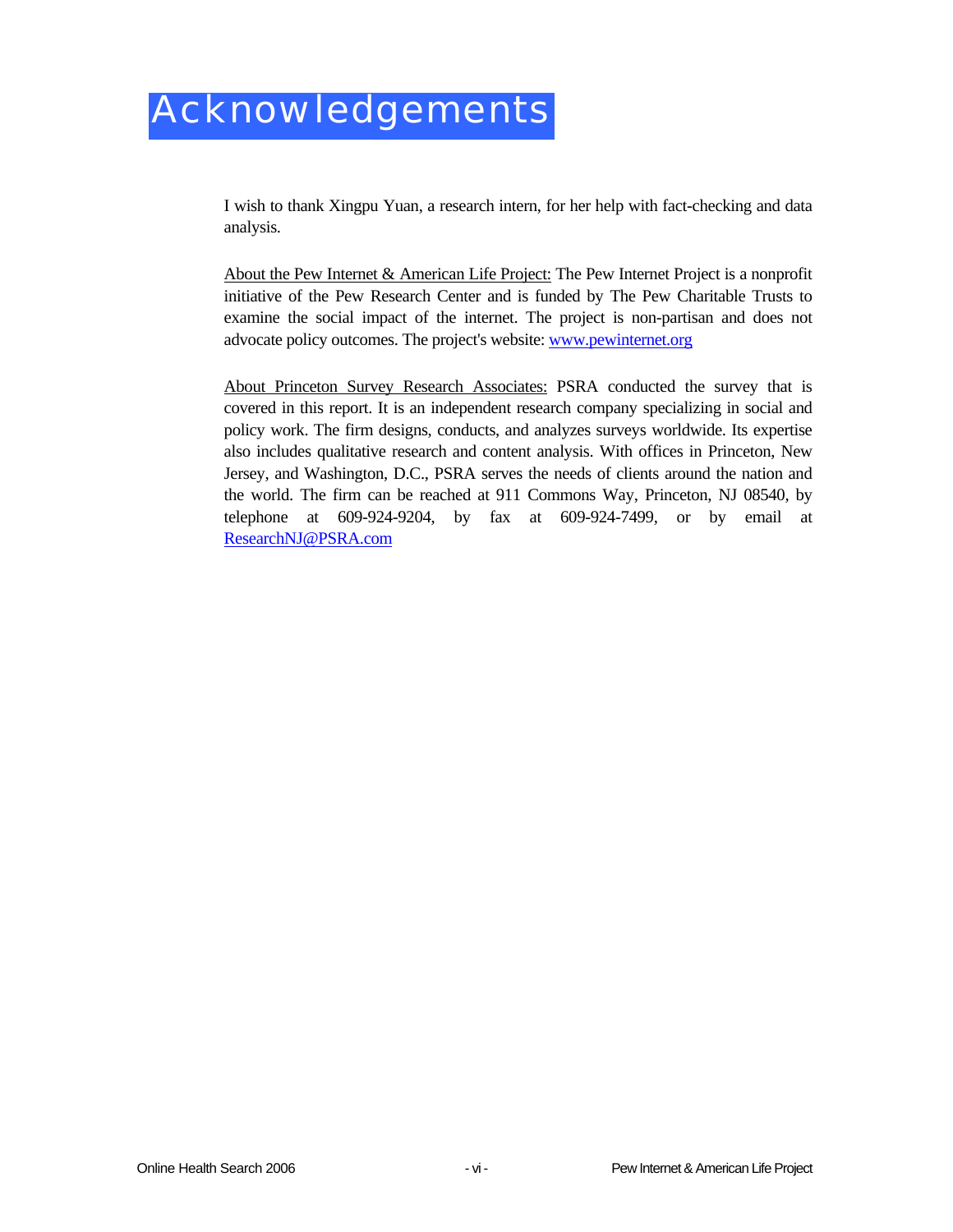

### **113 Million Internet Users Seek Health Information Online**

### **Eight in ten internet users have looked online for health information – the same portion as in 2002 and 2004.**

Eighty percent of American internet users have searched for information on at least one major health topic online, the same portion as in 2002 and  $2004$ <sup>2</sup>. That translates to about 113 million American adults (18+ years) who use the internet to find health information. As in previous surveys, certain groups of internet users are the most likely to have sought health information online: women, internet users younger than 65, college graduates, those with more online experience, and those with broadband access. In addition, internet users who have seen a doctor in the past year are more likely than those who have not to have looked online for health information (84% vs. 66%). Internet users with health insurance are no more or less likely than those who do not have health insurance to get health information online.

Using the internet to gather health information is an activity that has remained consistently popular with most internet users over the last seven years of polling by the Pew Internet & American Life Project and other research organizations. In addition to our surveys, national surveys by Harris Interactive and the Digital Future Project have tracked a similar trend line in the percentage of internet users who look for health information online.<sup>3</sup> Our findings also echo a 2005 study by the Kaiser Family Foundation which found that Americans age 65 and older are the least likely age group to use the internet to gather health information.<sup>4</sup>

> "Health seekers" — Internet users who search online for information on health topics, whether they are acting as consumers, caregivers, or e-patients

In our survey, 7% of health seekers, or about 8 million adults, searched for a health topic on a typical day in August 2006, which is about the frequency with which internet users

l <sup>2</sup> "Health Information Online" (Pew Internet & American Life Project, May 27, 2005) Available at: http://www.pewinternet.org/PPF/r/156/report\_display.asp) and "Internet Health Resources" (Pew Internet &

American Life Project, July 16, 2003) Available at: http://www.pewinternet.org/PPF/r/95/report\_display.asp.  $3$  "Number of 'Cyberchondriacs' – Adults Who Have Ever Gone Online for Health Information – Increases to an Estimated 136 Million Nationwide" (Harris Interactive, August 1, 2006: http://www.harrisinteractive.com)

and "The 2005 Digital Future Report" (The Center for the Digital Future: http://www.digitalcenter.org/). 4 <sup>4</sup> "e-Health and the Elderly" (Kaiser Family Foundation, January 12, 2005) Available at: http://www.kff.org/entmedia/7223.cfm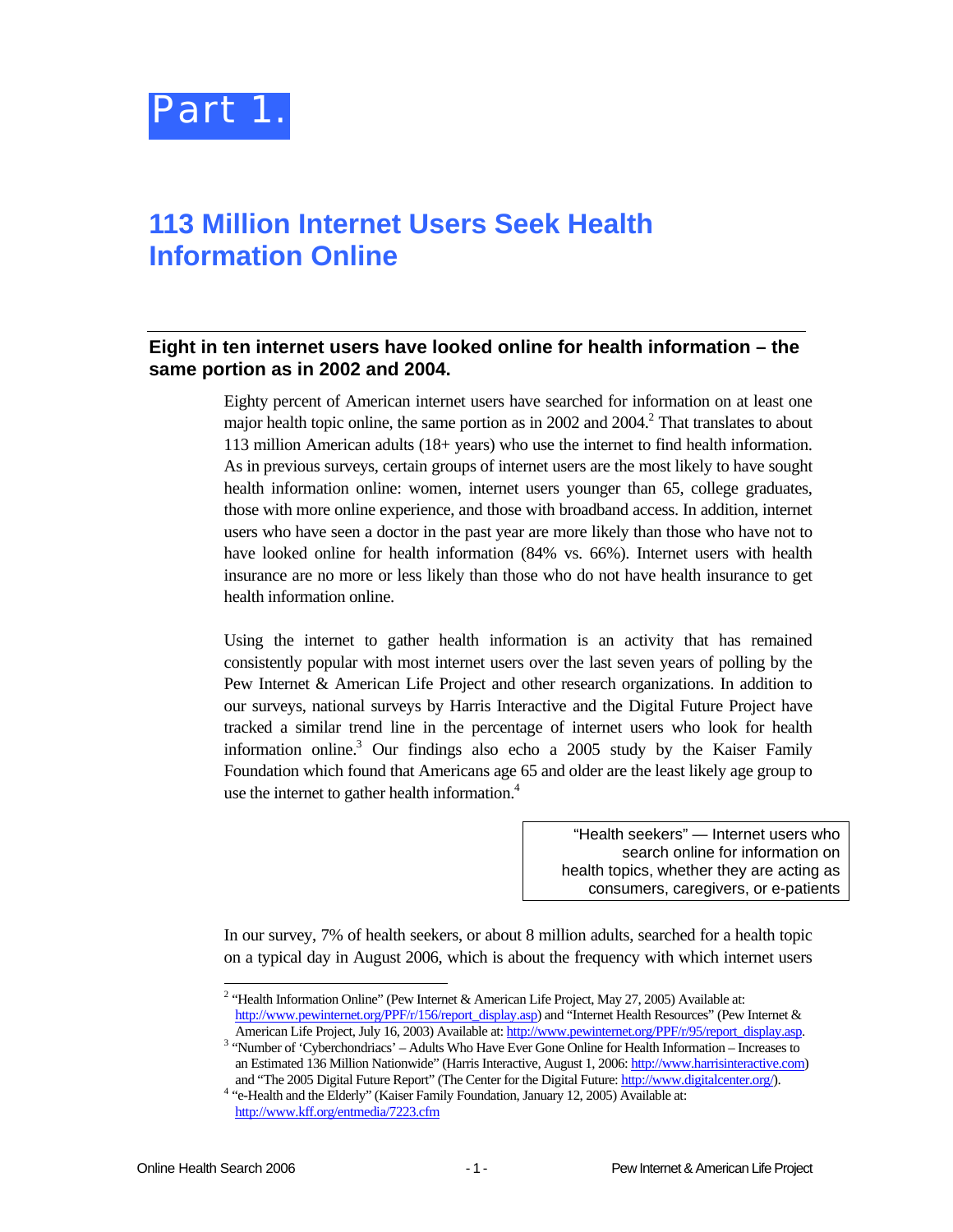### **Part 1. 113 Million Internet Users Seek Health Information Online**

are paying bills online, reading blogs, or using the internet to look up a phone number or address on a typical day.

| <b>Health Seekers</b>                              |                                                                 |  |  |  |  |
|----------------------------------------------------|-----------------------------------------------------------------|--|--|--|--|
| <b>Demographic Group</b>                           | <b>Percent Who Have Looked</b><br>for Health Information Online |  |  |  |  |
| Online women                                       | 82%                                                             |  |  |  |  |
| Online men                                         | 77                                                              |  |  |  |  |
| Internet users age 18-29                           | 79                                                              |  |  |  |  |
| Internet users age 30-49                           | 84                                                              |  |  |  |  |
| Internet users age 50-64                           | 78                                                              |  |  |  |  |
| Internet users age 65+                             | 68                                                              |  |  |  |  |
| Internet users with a high school diploma or less  | 71                                                              |  |  |  |  |
| Internet users with some college education         | 80                                                              |  |  |  |  |
| Internet users with a college degree               | 89                                                              |  |  |  |  |
| Internet users with 2-3 years of online experience | 62                                                              |  |  |  |  |
| Internet users with 6+ years of online experience  | 86                                                              |  |  |  |  |
| Internet users with a dial-up connection at home   | 75                                                              |  |  |  |  |
| Internet users with a broadband connection at home | 86                                                              |  |  |  |  |

Source: Pew Internet & American Life Project August 2006 Survey (N=1,990). Margin of error for the entire sample of internet users is +/- 3%. Margins of error for comparison of subgroups are higher.

### **High school graduates have surged online and more internet users than ever have broadband connections at home.**

At the time of this survey, August 2006, 70% of American adults say they have internet access. The percentage of high school graduates who go online has increased in the past two years, as has the percentage of internet users who have a broadband connection at home.<sup>5</sup> The base of the internet population is broadening, as is the base of the broadbandconnected health seeker population which turns first to the internet when they have a health question.

 5 "Home Broadband Adoption 2006" (Pew Internet & American Life Project, May 28, 2006). Available at: http://www.pewinternet.org/PPF/r/184/report\_display.asp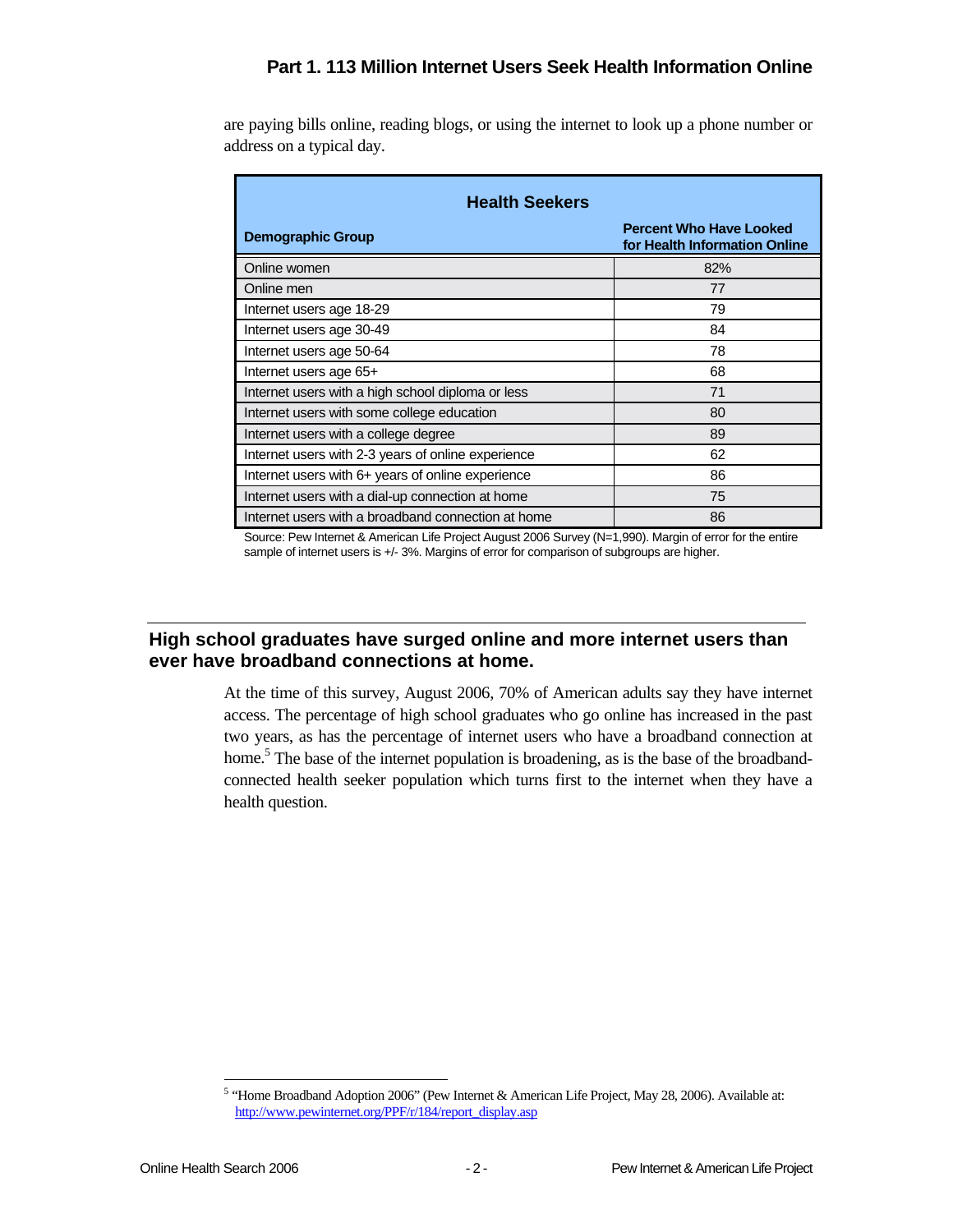| <b>Profile of the Health Seeker Population</b>                                                                                                                                                                                                                                                                                                                      |                                                                          |     |     |  |  |  |  |
|---------------------------------------------------------------------------------------------------------------------------------------------------------------------------------------------------------------------------------------------------------------------------------------------------------------------------------------------------------------------|--------------------------------------------------------------------------|-----|-----|--|--|--|--|
| The health seeker population is characterized by a comparatively greater portion of people with<br>college educations and internet users with at least six years of online experience. For example,<br>the "Health Seekers" column should read as "40% of health seekers have at least a college<br>education and 72% have six or more years of online experience." |                                                                          |     |     |  |  |  |  |
| <b>Demographic Group</b>                                                                                                                                                                                                                                                                                                                                            | <b>Health</b><br>U.S.<br>Internet<br><b>Seekers</b><br><b>Population</b> |     |     |  |  |  |  |
| Women                                                                                                                                                                                                                                                                                                                                                               | 54                                                                       | 52% | 53% |  |  |  |  |
| Men                                                                                                                                                                                                                                                                                                                                                                 | 46                                                                       | 48  | 47  |  |  |  |  |
| Age 18-29                                                                                                                                                                                                                                                                                                                                                           | 23                                                                       | 24  | 19  |  |  |  |  |
| Age 30-49                                                                                                                                                                                                                                                                                                                                                           | 45                                                                       | 43  | 37  |  |  |  |  |
| Age 50-64                                                                                                                                                                                                                                                                                                                                                           | 23                                                                       | 24  | 24  |  |  |  |  |
| Age $65+$                                                                                                                                                                                                                                                                                                                                                           | 6                                                                        | 8   | 17  |  |  |  |  |
| Less than a high school education                                                                                                                                                                                                                                                                                                                                   | 5                                                                        | 5   | 12  |  |  |  |  |
| High school diploma                                                                                                                                                                                                                                                                                                                                                 | 28                                                                       | 28  | 33  |  |  |  |  |
| Some college education                                                                                                                                                                                                                                                                                                                                              | 27                                                                       | 27  | 23  |  |  |  |  |
| College degree or more                                                                                                                                                                                                                                                                                                                                              | 40                                                                       | 35  | 28  |  |  |  |  |
| Less than 2 years of online experience                                                                                                                                                                                                                                                                                                                              | 3                                                                        | 4   | 3   |  |  |  |  |
| 2-3 years of online experience                                                                                                                                                                                                                                                                                                                                      | $\overline{7}$                                                           | 9   | 6   |  |  |  |  |
| 4-5 years of online experience                                                                                                                                                                                                                                                                                                                                      | 16                                                                       | 18  | 12  |  |  |  |  |
| 6+ years of online experience                                                                                                                                                                                                                                                                                                                                       | 72<br>66<br>46                                                           |     |     |  |  |  |  |
| Dial-up connection at home                                                                                                                                                                                                                                                                                                                                          | 23                                                                       | 25  | 17  |  |  |  |  |
| Broadband connection at home                                                                                                                                                                                                                                                                                                                                        | 66                                                                       | 61  | 43  |  |  |  |  |

#### **Profile of the Health Seeker Population**

Source: Pew Internet & American Life Project August 2006 Survey (N=2,928). Margin of error for the entire sample is +/- 2%.; for internet users it is +/- 3%. Margins of error for comparison of subgroups are higher.

### **Fifteen percent of internet users have looked online for information about dental health – a new topic in our list.**

This year we expanded the list of health topics to include dental health, which garnered 15% of internet users but did not change the overall percentage of "health seekers." Internet users with home broadband connections are more likely than dial-up users to seek dental health information (17% vs. 11%). Sixteen percent of internet users who have seen a doctor in the past year have sought dental health information online, compared with 8% of internet users who have not seen a doctor.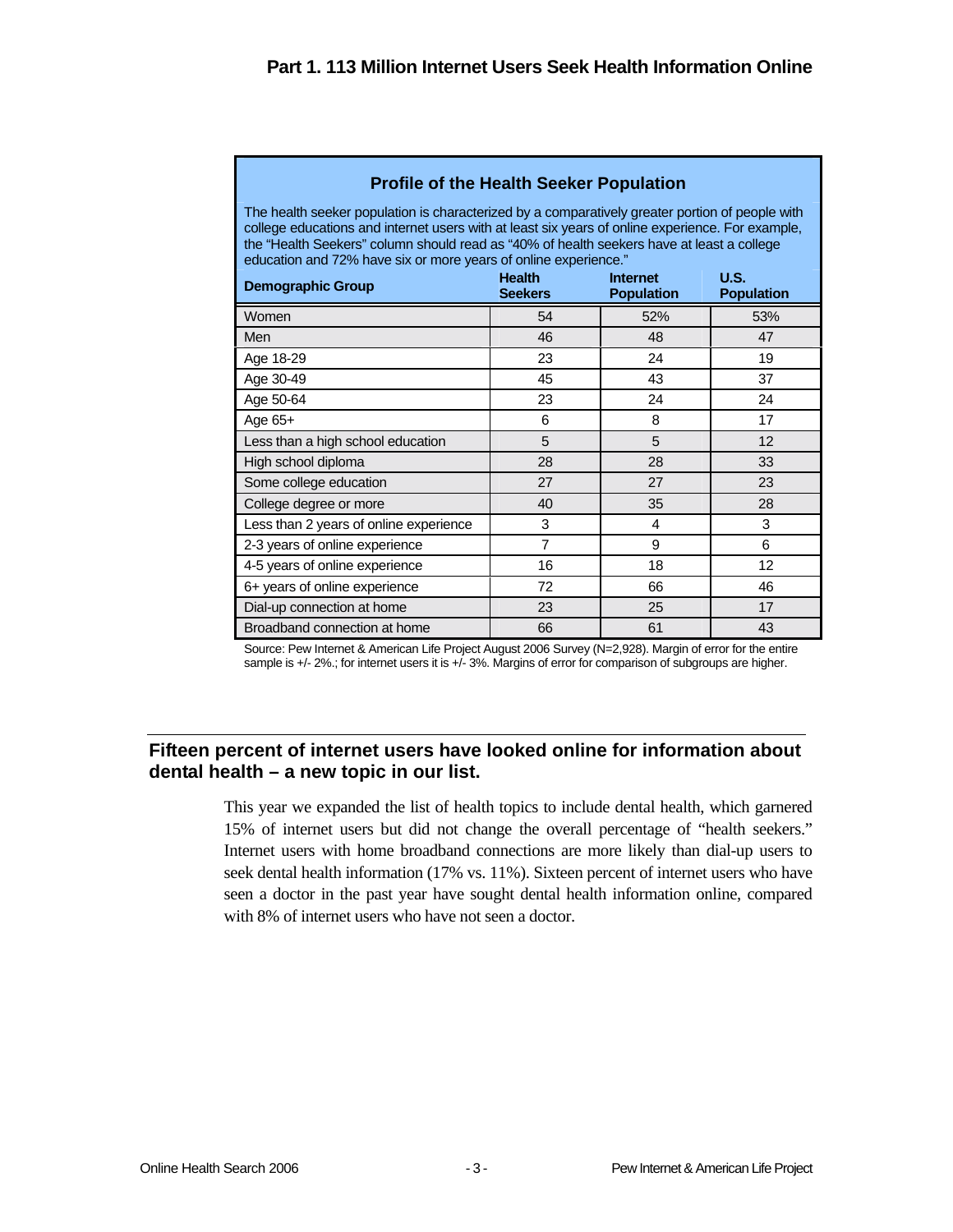### **Health Topics: 2006**

In all, 80% of internet users have looked online for at least one of 17 health topics. Certain subgroups reported significantly higher interest in some topics and are marked in bold/blue type. For example, when compared to online men, online women reported significantly more interest in information about specific diseases, certain treatments, diet, and mental health.

| <b>Health topic</b>                                        | All<br>internet<br>users<br>$(n=1990)$ | Online<br>women<br>$(n=1116)$ | Online<br>men<br>$(n=874)$ | 18-29<br>$(n=333)$ | 30-49<br>$(n=751)$ | 50-64<br>$(n=579)$ | $65+$<br>$(n=277)$ | High<br>school<br>or less<br>$(n=614)$ | Some<br>college<br>$(n=510)$ | College<br>grad<br>$(n=853)$ |
|------------------------------------------------------------|----------------------------------------|-------------------------------|----------------------------|--------------------|--------------------|--------------------|--------------------|----------------------------------------|------------------------------|------------------------------|
| Specific disease or<br>medical problem                     | 64%                                    | 69%                           | 58%                        | 61%                | 67%                | 64%                | 54%                | 52%                                    | 65%                          | <b>74%</b>                   |
| Certain medical<br>treatment                               | 51                                     | 54                            | 47                         | 45                 | 56                 | 51                 | 40                 | 41                                     | 51                           | 62                           |
| Diet, nutrition, vitamins                                  | 49                                     | 53                            | 45                         | 45                 | 55                 | 49                 | 29                 | 40                                     | 52                           | 56                           |
| Exercise or fitness                                        | 44                                     | 46                            | 41                         | 55                 | 47                 | 35                 | 24                 | 35                                     | 47                           | 51                           |
| Prescription or over-<br>the-counter drugs                 | 37                                     | 39                            | 35                         | 29                 | 42                 | 40                 | 30                 | 29                                     | 38                           | 45                           |
| A particular doctor or<br>hospital                         | 29                                     | 31                            | 27                         | 27                 | 33                 | 26                 | 18                 | 21                                     | 25                           | 40                           |
| Health insurance                                           | 28                                     | 27                            | 29                         | 23                 | 34                 | 27                 | 12                 | 20                                     | 28                           | 37                           |
| Alternative treatments<br>or medicines                     | 27                                     | 29                            | 25                         | 25                 | 29                 | 29                 | 14                 | 22                                     | 29                           | 31                           |
| Depression, anxiety,<br>stress, or mental health<br>issues | 22                                     | 26                            | 17                         | 25                 | 24                 | 20                 | $\overline{7}$     | 21                                     | 24                           | 22                           |
| Environmental health<br>hazards                            | 22                                     | 21                            | 22                         | 25                 | 23                 | 22                 | 10                 | 16                                     | 23                           | 26                           |
| Experimental<br>treatments or<br>medicines                 | 18                                     | 18                            | 19                         | 18                 | 19                 | 18                 | 14                 | 15                                     | 21                           | 20                           |
| Immunizations or<br>vaccinations                           | 16                                     | 15                            | 17                         | 18                 | 18                 | 12                 | $\overline{7}$     | 13                                     | 15                           | 19                           |
| Dental health<br>information                               | 15                                     | 14                            | 15                         | 17                 | 16                 | 12                 | 6                  | 13                                     | 14                           | 16                           |
| Medicare or Medicaid                                       | 13                                     | 13                            | 13                         | 10                 | 11                 | 15                 | 22                 | 12                                     | 14                           | 13                           |
| Sexual health<br>information                               | 11                                     | 11                            | 12                         | 21                 | 10                 | $\overline{7}$     | $\overline{2}$     | 10                                     | 15                           | 10                           |
| How to quit smoking                                        | 9                                      | 10                            | 8                          | 13                 | 8                  | 9                  | 3                  | 11                                     | 10                           | $\overline{7}$               |
| Problems with drugs or<br>alcohol                          | 8                                      | 9                             | 8                          | 14                 | 6                  | $\overline{7}$     | 2                  | 8                                      | 10                           | $\overline{7}$               |

Source: Pew Internet & American Life Project August 2006 Survey (N=1,990). Margin of error for the entire sample of internet users is +/- 3%. Margins of error for comparison of subgroups are higher. Significant differences between demographic groups are in **bold** type.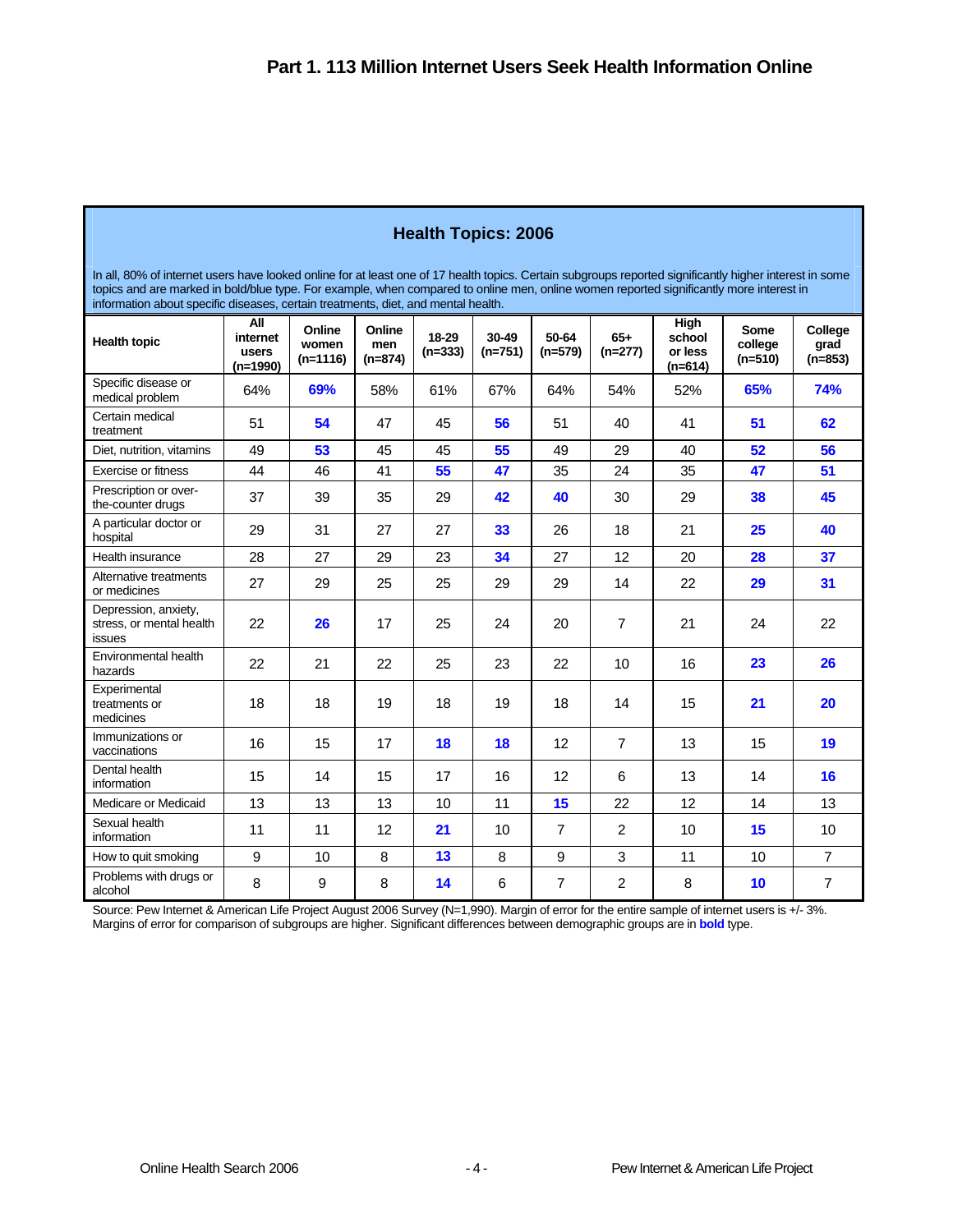

### **A Typical Search for Health Information**

We asked respondents to think about the last time they went online for health or medical information, hoping to capture a portrait of a typical health search. As in past surveys,6 the typical online health information session is often undertaken on behalf of someone else, starts at a search engine, includes multiple sites, and has a minor impact on the person's health care routine or the way they care for someone else.

#### **Half of health searches are on behalf of someone else.**

When someone gets sick, it is often the case that friends and loved ones help out by bringing food, taking care of household chores, or sending their best wishes. It seems that the internet provides another way for Americans to show the love: Serving as an online research assistant.

Forty-eight percent of health seekers say the last time they went online for health or medical information, their quest was related to someone else's situation. Eight percent say their last search was for both themselves *and* for someone else. Thirty-six percent of health seekers say their last search was in relation to their own health or medical situation. Eight percent say they do not remember or did not answer the question.

Parents are more likely than non-parents to look for health information on behalf of someone else: 54% of health seekers with a child under 18 living at home did their last health search on behalf of someone else, compared with 44% of health seekers who do not have children living at home.

### **Two-thirds of health information queries start at a search engine.**

In 2005, the Pew Internet Project reported that search dominates the typical online day and internet searchers' success generates a remarkable sense of confidence and trust in search engines.<sup>7</sup>

This study builds on those findings by showing that 66% of health seekers say their last query began at a general search engine like Google or Yahoo. Twenty-seven percent of health seekers say their last health information session began by going to a specific website they know provides health information and 3% volunteered that it began some

1

<sup>&</sup>lt;sup>6</sup> "Vital Decisions: How internet users decide what information to trust when they or their loved ones are sick" (Pew Internet & American Life Project, May 22, 2002). Available at:

http://www.pewinternet.org/PPF/r/59/report\_display.asp

<sup>&</sup>lt;sup>7</sup> "Search Engine Users: Internet searchers are confident, satisfied and trusting – but they are also unaware and naïve" (Pew Internet & American Life Project, January 23, 2005). Available at: http://www.pewinternet.org/PPF/r/146/report\_display.asp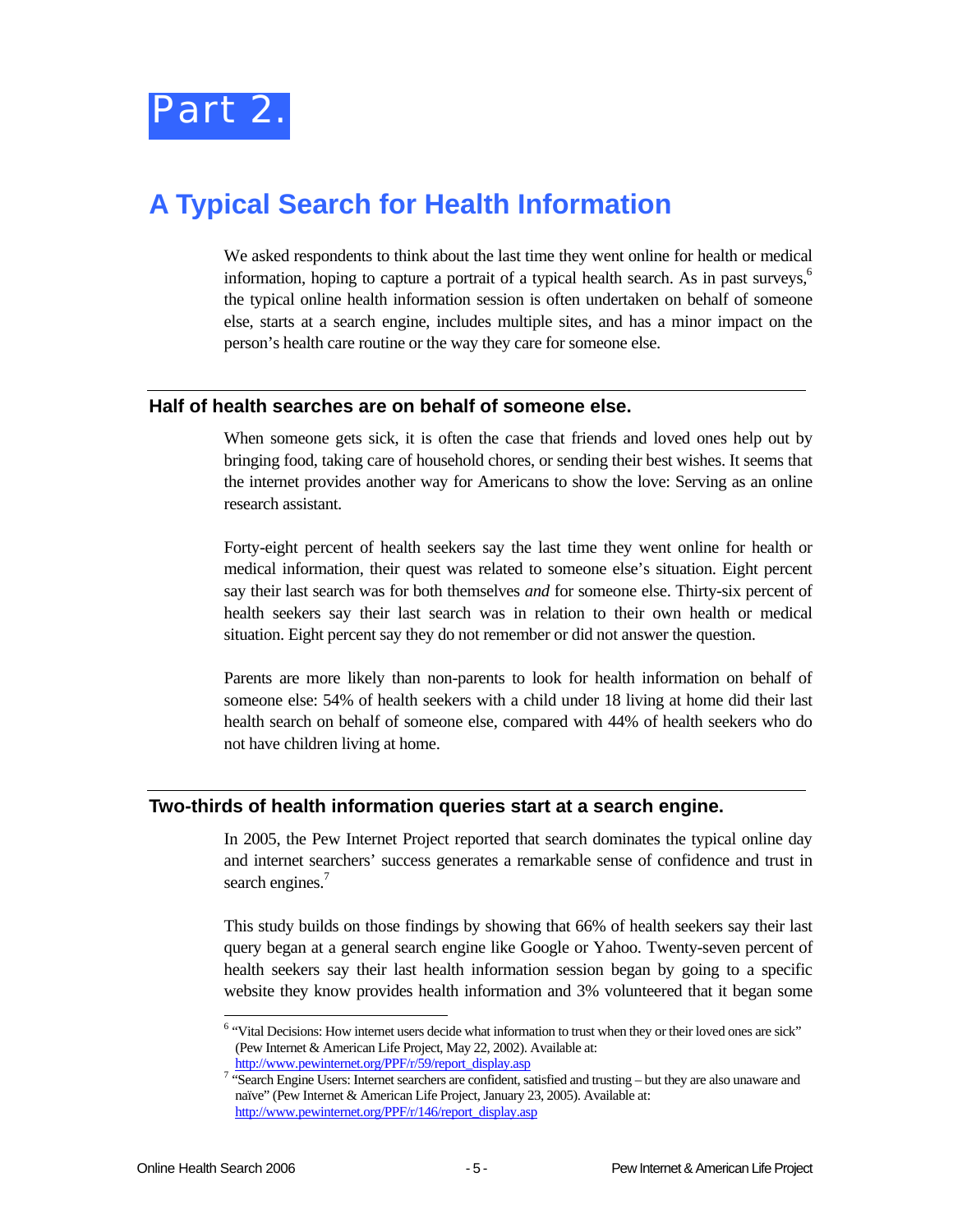other way. Five percent of health seekers do not remember or did not answer the question.

Younger health seekers are the most likely age group to start at a search engine. Threequarters (74%) of health seekers age 18-29 started at a search engine, compared with 65% of e-patients age 30-49 years old. Older health seekers are the most likely age group to start at a specific website they know provides health information: 34% of those age 65 and older did so.

There is a new crop of medical search engines which hope to change the way internet users approach health information online, but since they are so new we did not include them in our survey. Some examples of these "vertical" search engines include: Healthline.com, Healia.com, Kosmix.com, Mammahealth.com, and Medstory.com but the industry also awaits word on Google's plans for expanding this category of search.

### **Most visit two or more sites in a typical health information session.**

The great majority of health seekers visited at least two websites the last time they got health information online. Only one in five (22%) health seekers say they visited one site. Forty percent say they visited two or three sites. Another fifth of health seekers (21%) visited four or five sites during their last health information session. Eight percent visited six to ten sites and 2% visited between 11 and 20 sites. A stalwart 1% of health seekers visited more than 20 sites the last time they sought health information online. Six percent of health seekers do not remember or did not answer the question.

### **One-third later talked to a doctor about what they found online. Twothirds did not.**

One of the concerns that the medical community expresses about online health seekers is whether they are self-diagnosing and self-medicating based on the material they find online and without consultation with medical experts. It has probably always been the case that people do not discuss every book, magazine article, or health-related conversation with their doctor. But interest in the typical online health information session persists. This study finds that 33% of health seekers later talked with a doctor or other health professional about the information they found online during their most recent search. Sixty-six percent of health seekers did not talk with a health professional.

In our survey, e-patients whose last search was on behalf of themselves were more likely than those who searched on behalf of someone else to later talk with a doctor about what they found (42% vs. 31%). This makes sense; an internet user might deliver a packet of online health research to a loved one and not accompany that person to her doctor's appointment to discuss the material.

Indeed, those who have had relatively recent contact with doctors are more likely to have discussed online health information with them. Thirty-five percent of health seekers who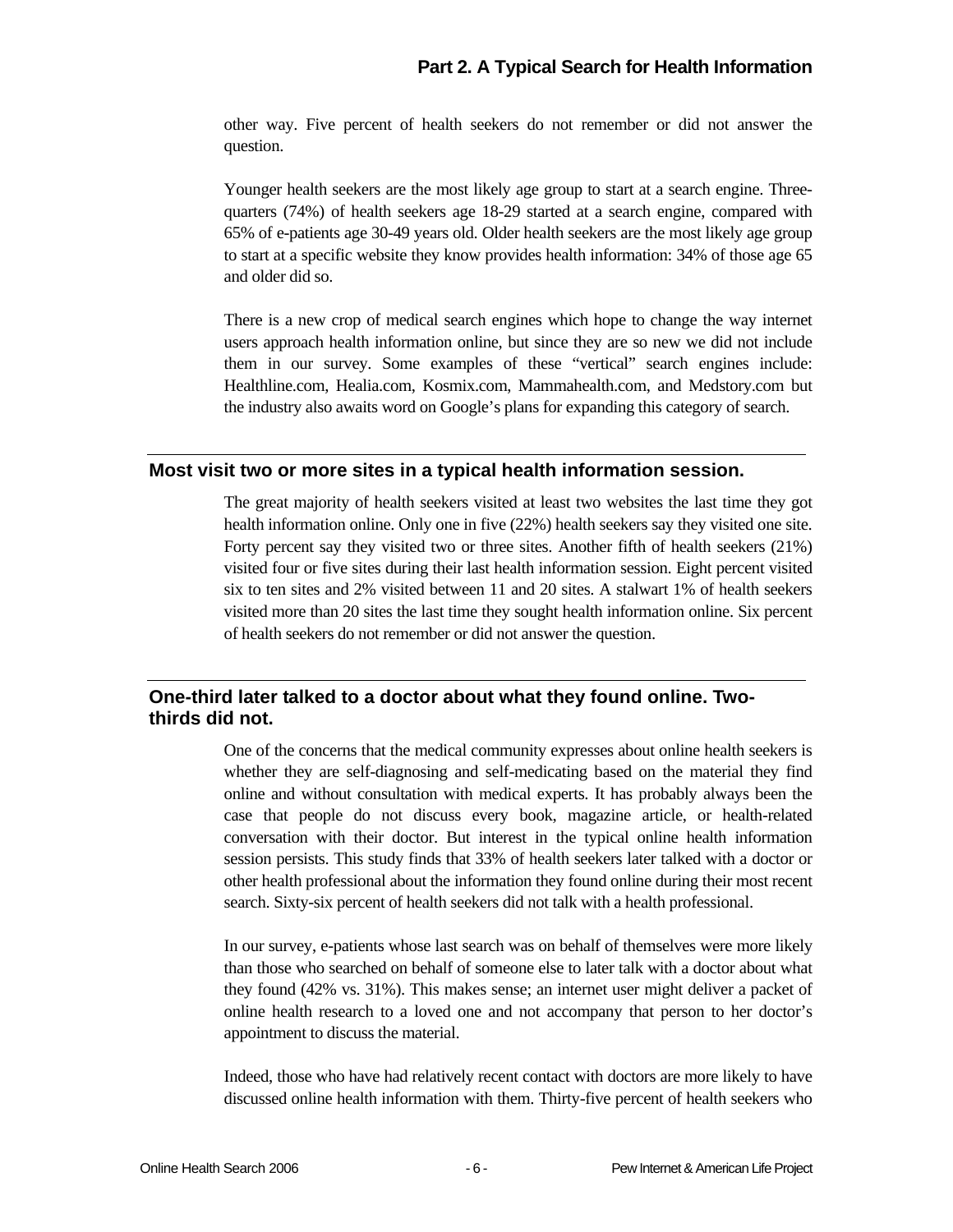have seen a doctor in the past year discussed what they found online during their last health information session with a health professional, compared with 23% of those who have not visited a doctor in the past year.

An April 2006 article in the journal *Preventing Chronic Disease* provides an interesting comparison to our question about a respondent's most recent health-related query by asking a more general question. Fifty-three percent of e-patients in their survey said they "sometimes" shared the information they find online with their doctors.<sup>8</sup>

Doctors may play a role in an e-patient's decision to bring up online health information during a clinical conversation. Marc Siegel, an internist and associate professor of medicine at the New York University School of Medicine, recently wrote about his own attitudes toward "know-it-all" patients. A series of bold e-patients who insisted on being partners in their care inspired a profound realization: "Whatever the source of a patient's information, a physician is most effective when he or she isn't defensive, but acts as an interpreter of information and guide of treatment, leaving the ultimate control to the patient."<sup>9</sup> Doctors who do not reach this conclusion may feel the effects of a changing market. Our 2003 report, "Internet Health Resources," chronicled the way some epatients respond to doctors who reject their online research: They leave that doctor's practice if they can.

### **Half of health searches have an impact on the person's own health care routine or the way they care for someone else. But only one in ten health seekers say the effect was major.**

Forty-two percent of health seekers report that the health information they found in their last search online had a *minor* impact on their own health care or the way they care for someone else. Eleven percent of health seekers report a *major* impact. Forty-two percent of health seekers report that the information they found in their last search had no impact at all on their own care or how they help someone else.

The impact was most deeply felt by internet users who had received a serious diagnosis or experienced a health crisis in the past year, either their own or that of someone close to them. Fourteen percent of these hard-hit health seekers say their last search had a major impact, compared with 7% of health seekers who had not received a diagnosis or dealt with a health crisis in the past year.

1

<sup>8</sup> "Health-related Information on the Web: Results from the HealthStyles Survey, 2002-2003" *(Preventing Chronic Disease*, Vol. 3: No. 2, April 2006). Available at: http://www.cdc.gov/PCD/issues/2006/apr/toc.htm 9

<sup>&</sup>lt;sup>9</sup> "Who's in Charge? It's Your Care, Take Control of It, Recommends One Physician" (Washington Post, July 11, 2006). Available at: http://www.washingtonpost.com/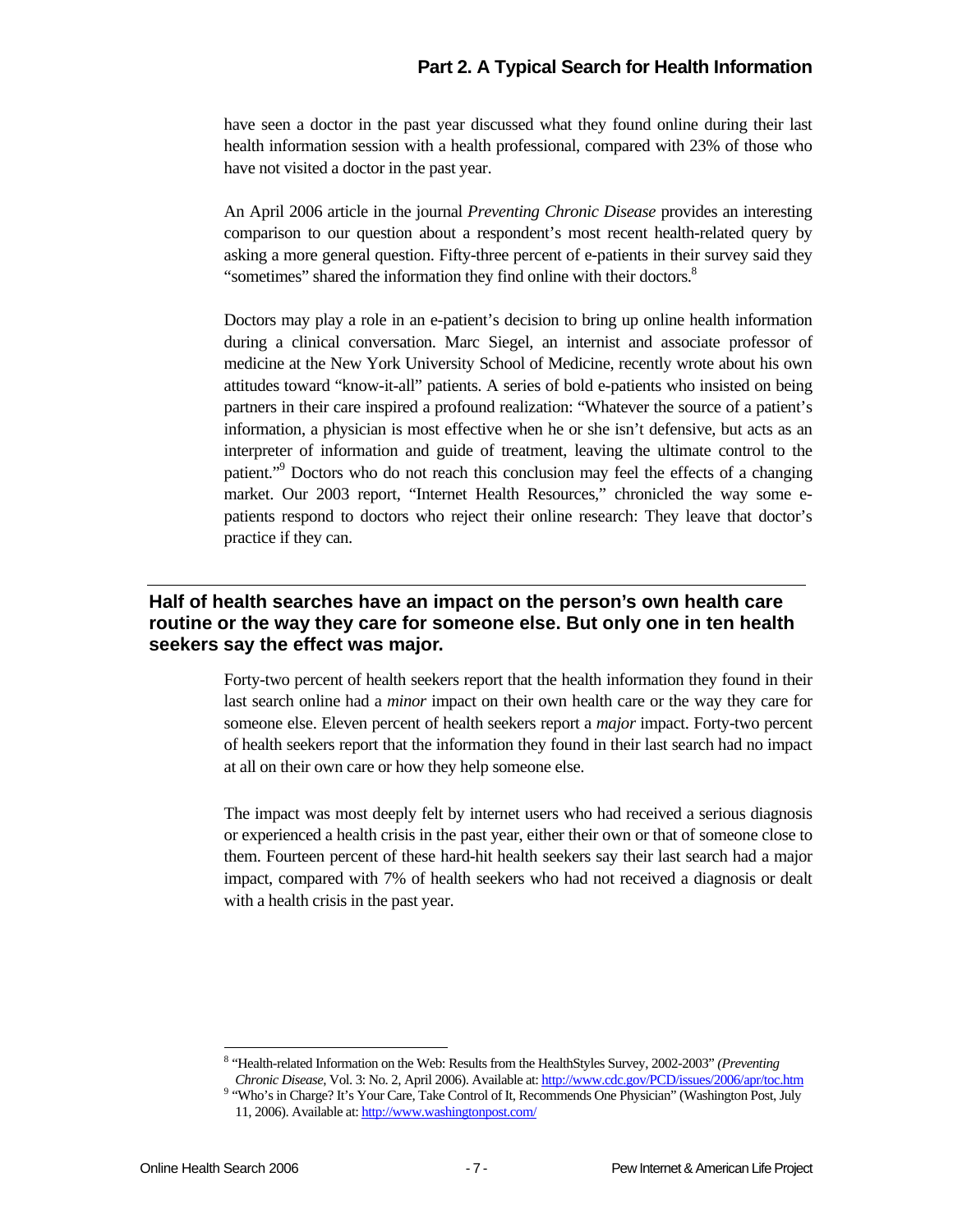A study of 498 newly diagnosed cancer patients published in the March 2006 *Journal of Health Communication* measured the internet's impact on people facing a health crisis.<sup>10</sup> Patients who used the internet to gather health information were more likely than nonusers to be confident about participating in treatment decisions, asking questions, and sharing feelings of concern with their doctors. However, the impact is not always positive according to a July 2006 article in *The Oncologist*: "[T]he risks associated with the use of the internet as an information source for and retailer of [complementary and alternative medicine], whether as preventive, curative, or palliative treatment, should be more explicitly brought to the attention of cancer patients."<sup>11</sup>

In our survey, 53% of health seekers reported some kind of impact. This group was asked a series of follow-up questions to elucidate the information's consequence. Since health information can have multiple effects on people's behavior and decision-making, we allowed multiple responses.

Among the internet users who say their last search had either a major or a minor impact:

- **IS** 58% say the information they found in their last search affected a decision about how to treat an illness or condition.
- **If** 55% say the information changed their overall approach to maintaining their health or the health of someone they help take care of.
- **If** 54% say the information lead them to ask a doctor new questions or to get a second opinion from another doctor.
- ! 44% say the information changed the way they think about diet, exercise, or stress management.
- **1** 39% say the information changed the way they cope with a chronic condition or manage pain.
- **135%** say the information affected a decision about whether to see a doctor.

### **In general, few say they are harmed and many are helped by following medical advice or health information found on the internet.**

In addition to the impact felt by their last online health information search, 31% of health seekers say they or someone they know has been significantly helped by following medical advice or health information found on the internet. That translates to about 35 million adults who report knowing about a significantly positive effect. Just 3% of health seekers, or about 3 million adults, say they or someone they know has been seriously harmed by following the advice or information they found online.

l <sup>10</sup> "Relationship of Internet Health Information Use with Patient Behavior and Self-Efficacy: Experiences of Newly Diagnosed Cancer Patients Who Contact the National Cancer Institute's Cancer Information Service." (*Journal of Health Communication*, March 20, 2006). Abstract available at:

http://www.gwu.edu/~cih/journal/<br><sup>11</sup> "Complementary and Alternative Medicine During Cancer Treatment: Beyond Innocence" (The Oncologist, July 2006). Abstract available at: http://theoncologist.alphamedpress.org/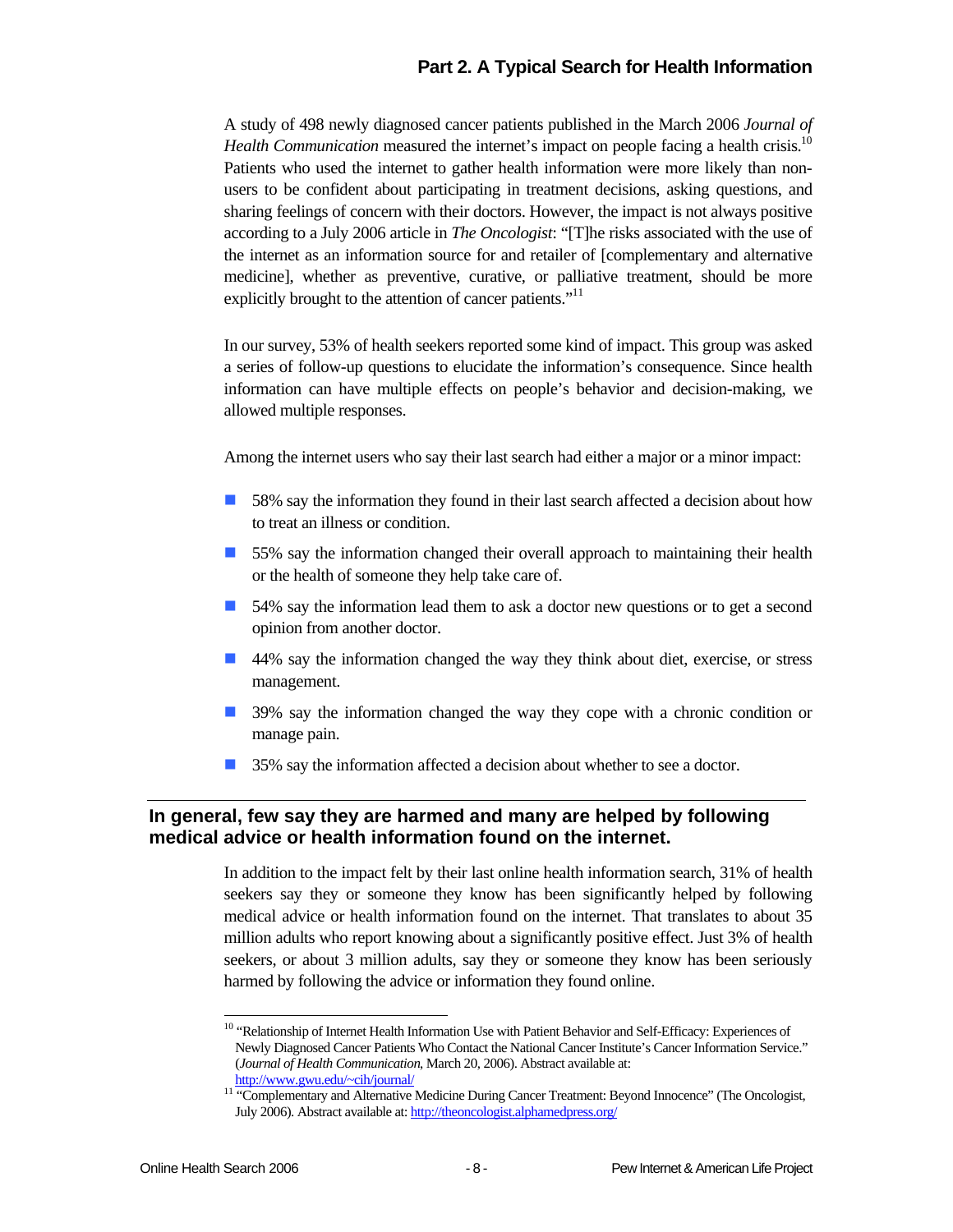These findings build on previous Pew Internet & American Life Project surveys which have found that the vast majority of health seekers say the benefits of online information outweigh the risks. In a February-March 2005 survey, we asked respondents first whether they had helped someone deal with a major illness or health condition within the past two years and, if they had, whether the internet played a crucial role, an important one, a minor role, or no role at all in this event. E-caregivers who said the internet played a crucial or important role were then asked if they got bad information or advice online that made their experience more difficult. Six percent of these respondents said yes; 91% of ecaregivers said that was not a problem for them.<sup>12</sup>

### **Health seekers feel mostly reassured, confident, and comforted by what they find online.**

We gave respondents eight different ways – four positive and four negative – to describe how they felt during their last search for health information online. People were much more inclined to identify with the positive descriptions. By far the most popular choice read as follows: "At any point, did you feel reassured that you could make appropriate health care decisions?" Fully 74% of health seekers said yes, that described how they felt during their last online health information session.

#### In addition:

- **1** 56% say they felt confident to raise new questions or concerns about a health issue with their doctor.
- 56% say they felt relieved or comforted by the information they found online.
- ! 51% say they felt eager to share their new health or medical knowledge with others.

On the other hand:

- **25% say they felt overwhelmed by the amount of information they found online.**
- **22%** say they felt frustrated by a lack of information or an inability to find what they were looking for online.
- 18% say they felt confused by the information they found online.
- $\Box$  10% say they felt frightened by the serious or graphic nature of the information they found online.

Health seekers with a high school education or less are more likely than those who graduated from college to say they were relieved or comforted by the information they found online during their last health query. Health seekers with a high school education or less are also more likely than those with a college degree to say they felt eager to share their new health or medical knowledge with others. Yet health seekers with less

l

<sup>&</sup>lt;sup>12</sup> "Finding Answers Online in Sickness and in Health" (Pew Internet & American Life Project, May 2, 2006) Available at: http://www.pewinternet.org/PPF/r/183/report\_display.asp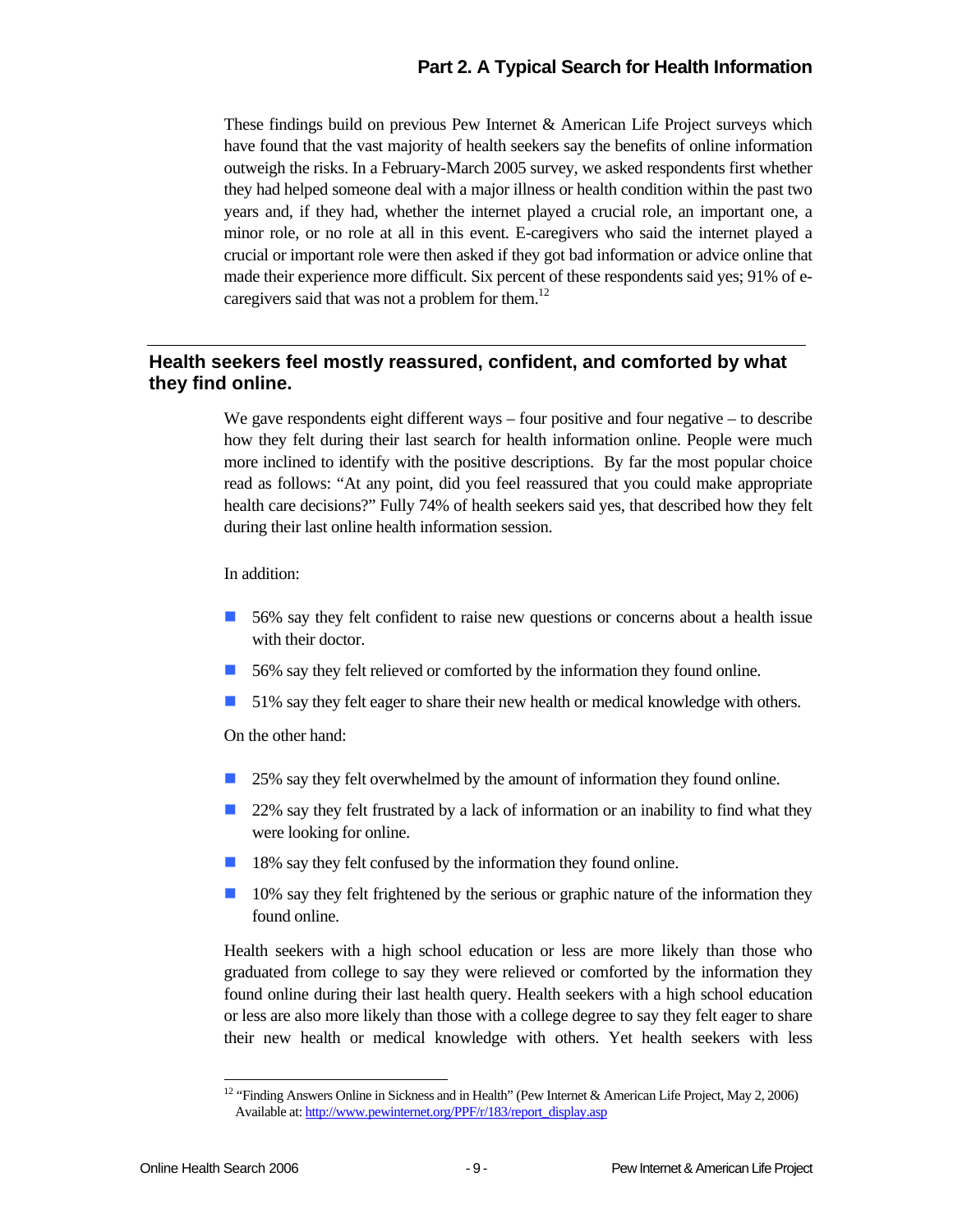education are also more likely than college graduates to express negative feelings about the information they found online (see chart below).

| <b>Health Seekers: Mostly reassured, some overwhelmed</b>                                           |                                     |                                                                      |                                                                         |  |  |  |
|-----------------------------------------------------------------------------------------------------|-------------------------------------|----------------------------------------------------------------------|-------------------------------------------------------------------------|--|--|--|
| <b>Feelings About Last Health Search</b>                                                            | <b>All Health</b><br><b>Seekers</b> | <b>Health</b><br><b>Seekers with</b><br><b>HS Diploma</b><br>or Less | <b>Health</b><br><b>Seekers with</b><br><b>College</b><br><b>Degree</b> |  |  |  |
| Reassured that you could make<br>appropriate health care decisions                                  | 74%                                 | 77%                                                                  | 72%                                                                     |  |  |  |
| Confident to raise new questions or<br>concerns about a health issue with their<br>doctor           | 56                                  | 54                                                                   | 57                                                                      |  |  |  |
| Relieved or comforted by the<br>information they found online                                       | 56                                  | 64                                                                   | 53                                                                      |  |  |  |
| Eager to share their new health or<br>medical knowledge with others                                 | 51                                  | 57                                                                   | 45                                                                      |  |  |  |
| Overwhelmed by the amount of<br>information they found online                                       | 25                                  | 33                                                                   | 20                                                                      |  |  |  |
| Frustrated by a lack of information or an<br>inability to find what they were looking<br>for online | 22                                  | 27                                                                   | 18                                                                      |  |  |  |
| Confused by the information they found<br>online                                                    | 18                                  | 24                                                                   | 15                                                                      |  |  |  |
| Frightened by the serious or graphic<br>nature of the information they found<br>online              | 10                                  | 13                                                                   | 8                                                                       |  |  |  |

Source: Pew Internet & American Life Project August 2006 Survey. Margin of error for health seekers (N=1,594) is +/- 3%. Margin of error for comparing education categories is +/- 6%.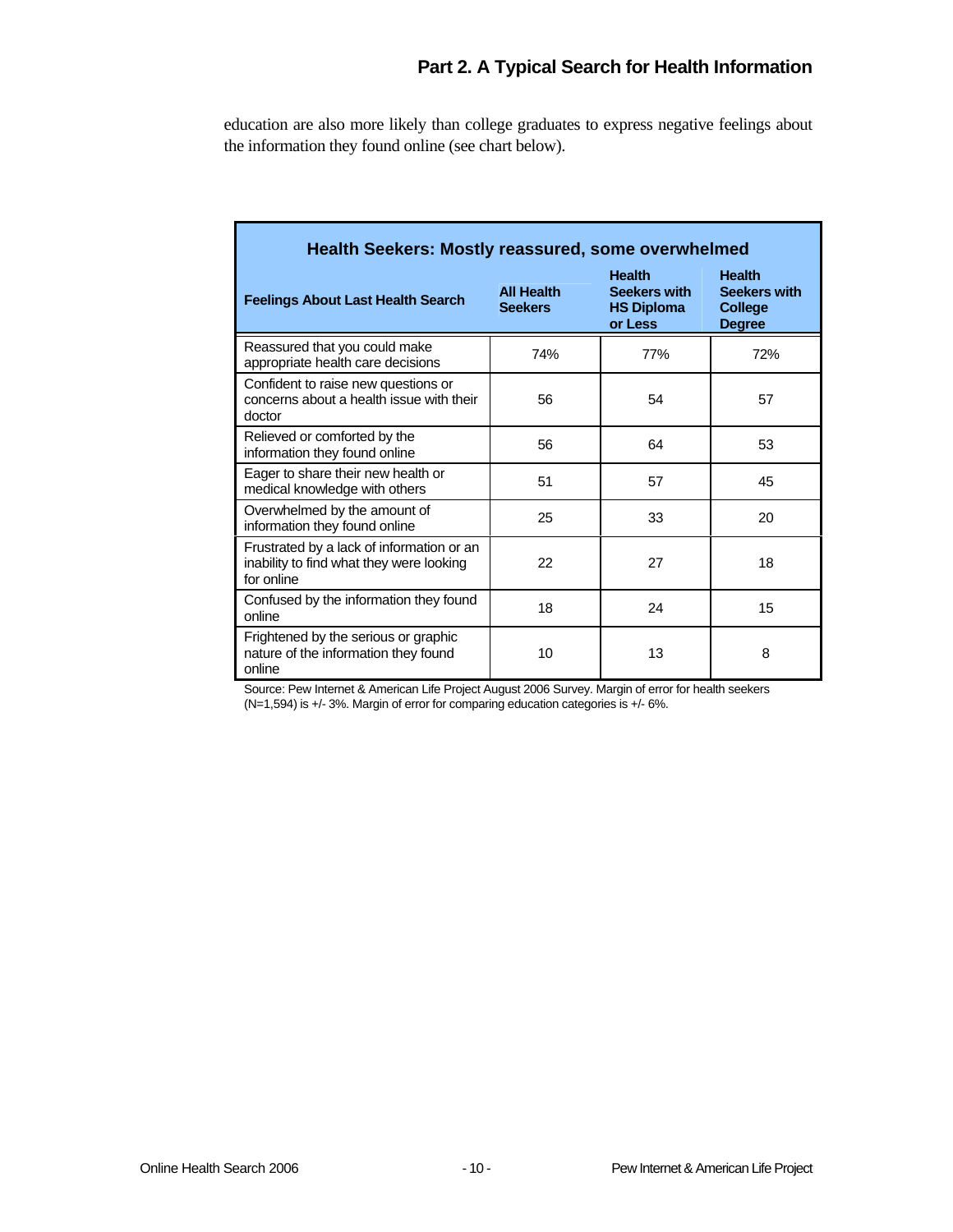

### **Eroding Attention to the Details of Information Quality**

### **Three-quarters of health seekers do not consistently check the source and date of the health information they find online.**

In 2001, the Pew Internet & American Life Project collaborated with the Medical Library Association<sup>13</sup> to devise a series of questions about how internet users conduct health information inquiries. At that time, using a somewhat different methodology to identify health seekers and ask in-depth questions of health seekers, we found that only onequarter were vigilant about following the research protocol recommended by medical librarians, that is, to always check the source and date of the information found online.<sup>14</sup> Another quarter of health seekers checked the source and date of health information online "most of the time." About half of health seekers reported they "only sometimes, hardly ever, or never" check the source and date of health information online.

We now find that the percentage of "vigilant" health seekers who always check the source and date of health information found online has dropped to about 15%. An additional 10% of health seekers fall into the "concerned" category by reporting that they check these two essential information quality indicators most of the time. Approximately three-quarters of health seekers say they check the source and date only sometimes, hardly ever, or never and therefore fall into the "unconcerned" category. That last group translates to about 85 million Americans who are gathering health advice online without consistently examining two key information quality indicators, as identified by the Medical Library Association.

### **Few health sites display the source and date, along with other information quality indicators.**

Health seekers might be forgiven if they give up what at times is a search for a needle in a haystack. A recent study commissioned by the U.S. Department of Health and Human Services (HHS) finds that a tiny percentage of health sites display the source and date of the information on their pages. $15$ 

-

<sup>&</sup>lt;sup>13</sup> Medical Library Association: A User's Guide to Finding and Evaluating Health Information on the Web. Available at: http://www.mlanet.org/resources/userguide.html 14 "Vital Decisions" (Pew Internet & American Life Project, 2002). Available at:

http://www.pewinternet.org/PPF/r/59/report\_display.asp 15 CDC Wonder Data 2010. Healthy People 2010 Health Communication Focus Area 11, Objective 11-4.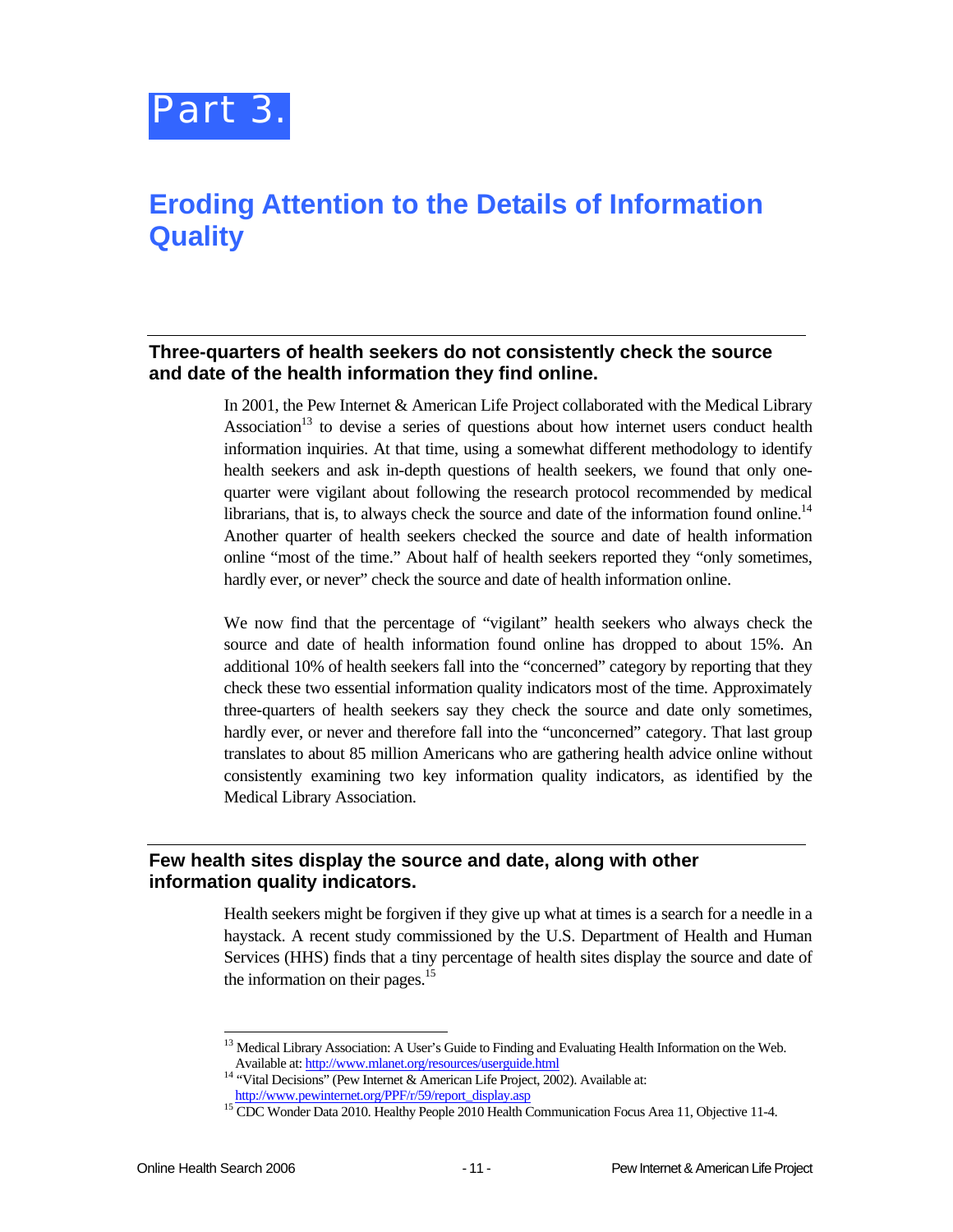The study is part of Healthy People 2010, an initiative led by HHS to improve the health of all Americans. One goal within Healthy People 2010 is to increase the proportion of health-related websites that disclose information that can be used to assess the quality of the site. HHS's Office of Disease Prevention and Health Promotion, working with industry experts, identified six types of information that should be publicly disclosed to health seekers: the identity of the site's sponsors, the site's purpose, the source of the information provided, privacy policies to protect users' personal information, how users can provide feedback, and how the content is updated. Of the 102 websites reviewed for the report, none met all six of the disclosure criteria and only six complied with more than three criteria. Just 4% of "frequently visited" health websites disclosed the source of the information on their pages and 2% disclosed how the content is updated. Lesspopular health sites fared even worse: 0.3% of these sites listed their content's source and only 0.1% disclosed how the content is updated.

### **Consumers check food labels more often than they check the source and date of health information online.**

It is interesting to note that American adults are likely to pay attention to informative labels when they are more readily available. A September 2006 Wall Street Journal/Harris Interactive online survey found that 17% of American adults "always" read food labels that provide nutritional information in order to make informed food choices for themselves or for their family. An additional 34% of adults say they "very often" read labels. Forty-four percent of adults say they read food labels "sometimes" or "hardly ever." Five percent of adults say they "never" read food labels.<sup>16</sup>

### **Demographic shifts are one factor in the erosion of concern about information quality.**

One aspect of the landscape that has changed since 2001 is the broadening base of the internet population. In 2001, 46% of high school graduates had access to the internet. In 2006, 60% of high school graduates have access. By contrast, college graduates only modestly increased their numbers online during the same time period (going from 89% to 91%).

While less-educated Americans are increasing their numbers online, they are less likely than college-educated internet users to look online for health information and less likely to check the two information quality indicators included in our survey. Seventy percent of internet users with a high school diploma have looked online for information about at least one of seventeen health topics, compared with 89% of internet users with a college degree. Fully 80% of health seekers with a high school diploma fall into the "unconcerned" category, compared with 64% of health seekers with a college degree. On the other end of the spectrum of vigilance, 9% of health seekers with a high school

1

<sup>&</sup>lt;sup>16</sup> "Most Americans Read Labels When Choosing Food, Poll Finds" (Wall Street Journal Online/Harris Interactive Health-Care Poll, September 26, 2006). Available at: http://online.wsj.com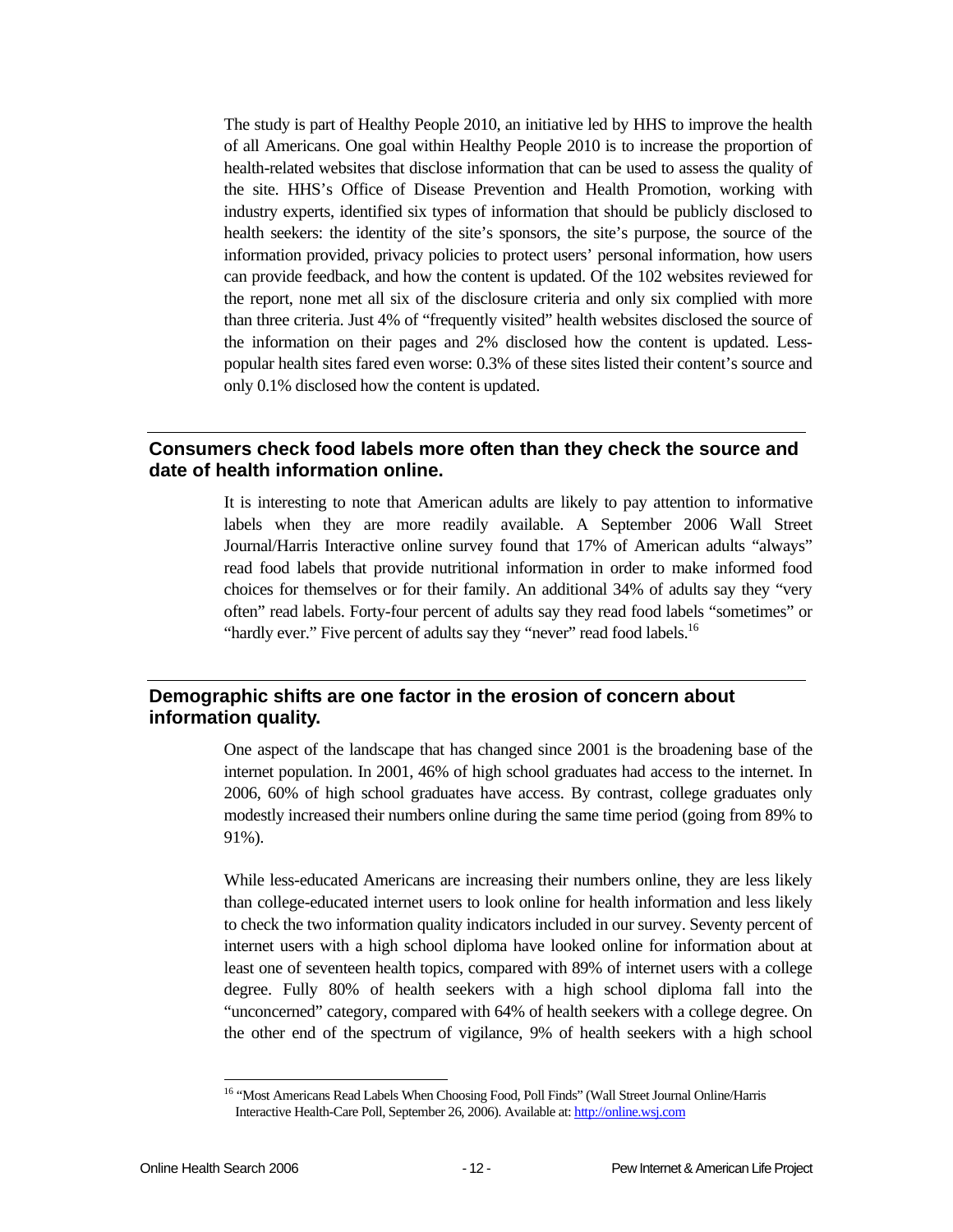diploma say they "always" check the source and date of health information they find online, compared with 20% of health seekers with a college degree.

This gap between Americans with more and less education dovetails with the data laid out in the September 2006 report by the National Center for Education Statistics, "The Health Literacy of America's Adults." It found that Americans with less education often lack the skills required to read and understand written health information encountered in daily life.<sup>17</sup> Fully 49% of Americans who had not attended or completed high school have "below basic" health literacy. Fifteen percent of high school graduates have "below basic" health literacy and just 3% of college graduates have such low levels of health literacy. On the other end of the scale, 4% of high school graduates are "proficient" (able to handle more complex health information), compared with 27% of college graduates and 33% of Americans who have done graduate work. In addition, the report found that 80% of people with below basic health literacy do not use the internet for health information, nor do about one-half of people with basic health literacy.

### **Health seekers' success may bolster their sense of confidence about what they find online.**

Another factor in the eroding attention to information quality indicators is the sense of confidence and efficacy prevalent among most internet users. Recall that only one in five health seekers say they felt "frustrated by a lack of information or an inability to find what they were looking for online" during their last search for health information online. And only 3% of health seekers say they or someone they know has been seriously harmed by following the advice or information they found online.

This echoes what the Digital Future Report found in 2004: Fewer than 20% of health seekers said they wanted more health information, but did not know where to find it online or did not have time to get it. The same study found that about only one in five health seekers said they were concerned about the quality of the health information they encountered online.<sup>18</sup>

Many health seekers would likely agree with a September 2005 article in PLoS Medicine which reported that "for many clinical scenarios, Google and other search engines can provide, quickly enough, an answer that is good enough."<sup>19</sup>

1

<sup>&</sup>lt;sup>17</sup> "The Health Literacy of America's Adults: Results from the 2003 National Assessment of Adult Literacy" (National Center for Education Statistics, September 6, 2006) Available at:

http://nces.ed.gov/pubsearch/pubsinfo.asp?pubid=2006483<br><sup>18</sup> "Surveying the Digital Future: Year Four" (The Center for the Digital Future: http://www.digitalcenter.org/).<br><sup>19</sup> "Using Search Engines to Find Online Medical I

<sup>2005).</sup> Available at: http://medicine.plosjournals.org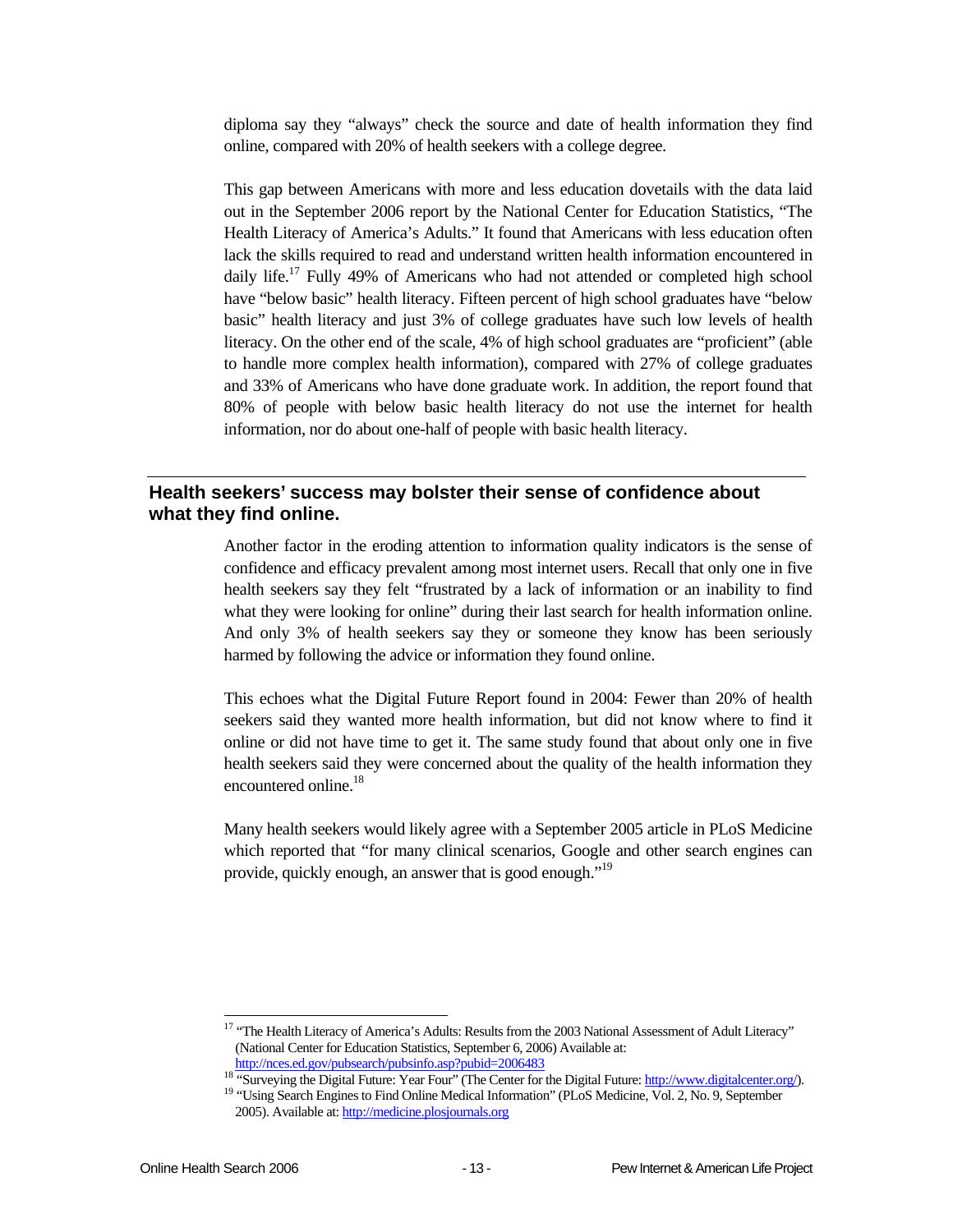This report is based on the findings of a daily tracking survey on Americans' use of the internet. The results in this report are based on data from telephone interviews conducted by Princeton Survey Research Associates International between August 1 to August 31, 2006, among a sample of 2,928 adults, 18 and older. For results based on the total sample, one can say with 95% confidence that the error attributable to sampling and other random effects is plus or minus 2.0 percentage points. For results based on internet users  $(n=1,990)$ , the margin of sampling error is plus or minus 3 percentage points. In addition to sampling error, question wording and practical difficulties in conducting telephone surveys may introduce some error or bias into the findings of opinion polls.

The sample for this survey is a random digit sample of telephone numbers selected from telephone exchanges in the continental United States. The random digit aspect of the sample is used to avoid "listing" bias and provides representation of both listed and unlisted numbers (including not-yet-listed numbers). The design of the sample achieves this representation by random generation of the last two digits of telephone numbers selected on the basis of their area code, telephone exchange, and bank number.

New sample was released daily and was kept in the field for at least five days. The sample was released in replicates, which are representative subsamples of the larger population. This ensures that complete call procedures were followed for the entire sample. At least 10 attempts were made to complete an interview at sampled households. The calls were staggered over times of day and days of the week to maximize the chances of making contact with a potential respondent. Each household received at least one daytime call in an attempt to find someone at home. In each contacted household, interviewers asked to speak with the youngest male currently at home. If no male was available, interviewers asked to speak with the youngest female at home. This systematic respondent selection technique has been shown to produce samples that closely mirror the population in terms of age and gender. All interviews completed on any given day were considered to be the final sample for that day.

Non-response in telephone interviews produces some known biases in survey-derived estimates because participation tends to vary for different subgroups of the population, and these subgroups are likely to vary also on questions of substantive interest. In order to compensate for these known biases, the sample data are weighted in analysis. The demographic weighting parameters are derived from a special analysis of the most recently available Census Bureau's March 2005 Annual Social and Economic Supplement. This analysis produces population parameters for the demographic characteristics of adults age 18 or older, living in households that contain a telephone. These parameters are then compared with the sample characteristics to construct sample weights. The weights are derived using an iterative technique that simultaneously balances the distribution of all weighting parameters.